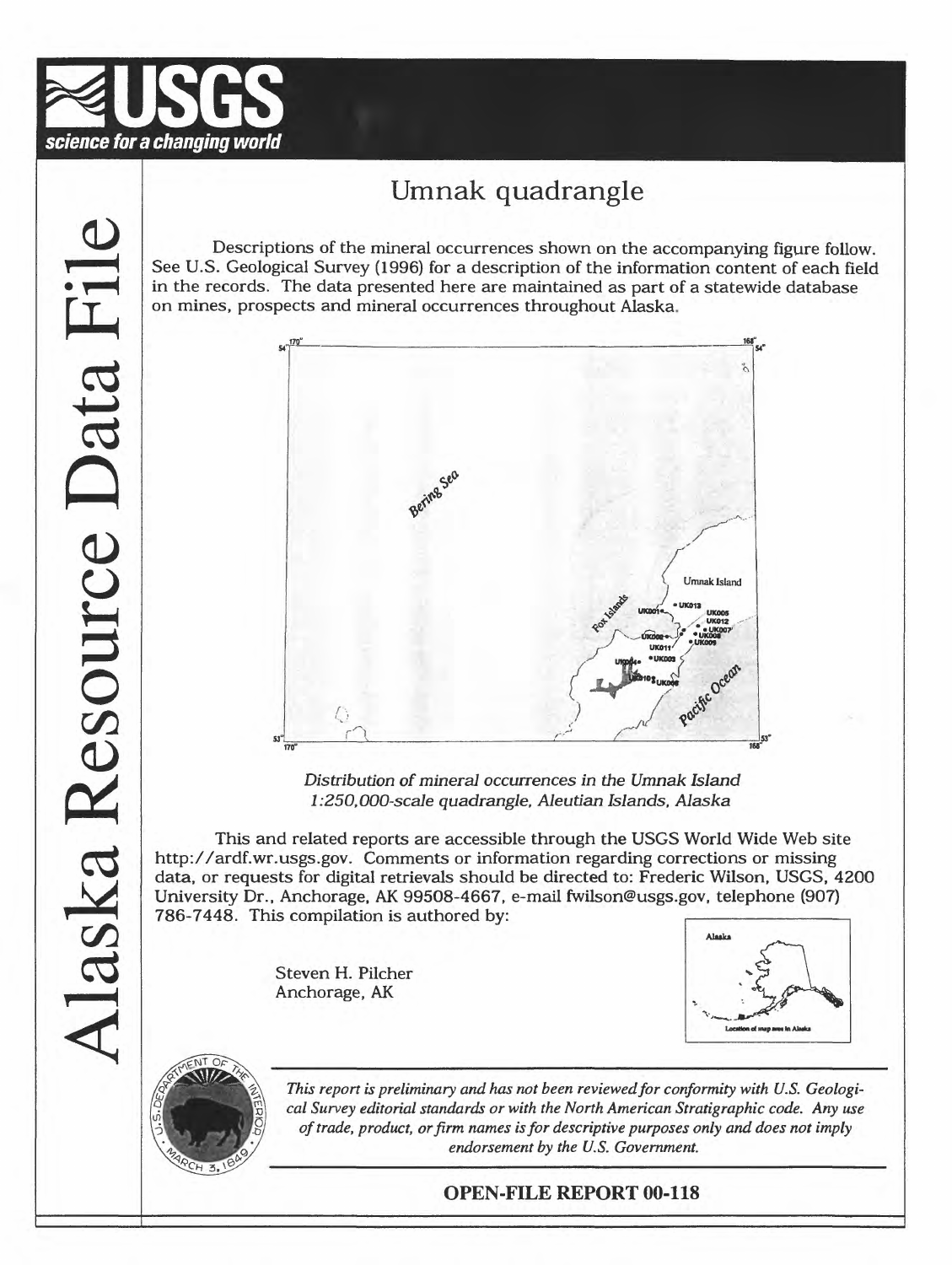## **Site name(s): Unnamed (on Cape Kigunak)**

**Site type:** Prospect

**ARDFno.:** UK001

**Latitude:** 53.33

**Quadrangle: UK B-2** 

**Longitude:** 168.41

#### **Location description and accuracy:**

This site is located on the west side of Umnak Island on Cape Kigunak, approximately 1 mile east of VABM Kig (Bundtzen and others, 1990, locality 24; Christie, 1974, color anomaly 35). The map site is at an elevation of about 600 feet and is accurate to within 1/2 mile.

#### **Commodities:**

**Main:** Ag, Au

**Other:** As, Cu, Hg, Mo, Zn

**Ore minerals:** Chalcopyrite, gold, molybdenite, pyrite

**Gangue minerals:** Quartz

#### **Geologic description:**

The rocks at this site consist of altered diorite and andesite of Tertiary age, which are overlain by unaltered agglomerate, flows, tuff, and ash of probable Quaternary age (Randolph and Ellis, 1989). The intrusives have been pervasively propylitized and contain localized areas of argillic alteration which in some cases is accompanied by silicification, quartz veining, pyrite, and gold mineralization. The alteration and mineralization are present in minor amounts discontinuously in an area of approximately 2000 by 12,000 feet. The most intense alteration is in the discovery outcrop, which consists of a western zone which is approximately 50 by 200 feet and an eastern zone which measures 25 by 300 feet. These zones are separated by about 100 feet. In these zones the rock has been completely argillized and contains areas of intense silicification and irregular pods of quartz breccia, resulting in a rock composed of finely-banded gold-bearing opaline silica, clay, quartz veins, quartz breccia, and pyrite. The breccia shows evidence of repeated periods of fracturing and healing.

Nineteen surface samples of the discovery zone collected by Kennecott in 1985 gave the following values: gold, 0.005 to 24.3 ppm; silver, 0.2 to 420 ppm; arsenic, 6 to 210 ppm; mercury, 0.12 to 5 ppm (Simpson, 1986, p. 18). Thirty-five surface samples collected elsewhere at this site gave the following ranges in values; gold, 0.1 to 1.55 ppm; silver, 0.2 to 5.7 ppm; arsenic, 4 to 600 ppm; mercury, 0.75 to 3.2 ppm (Simpson, 1986, p. 19).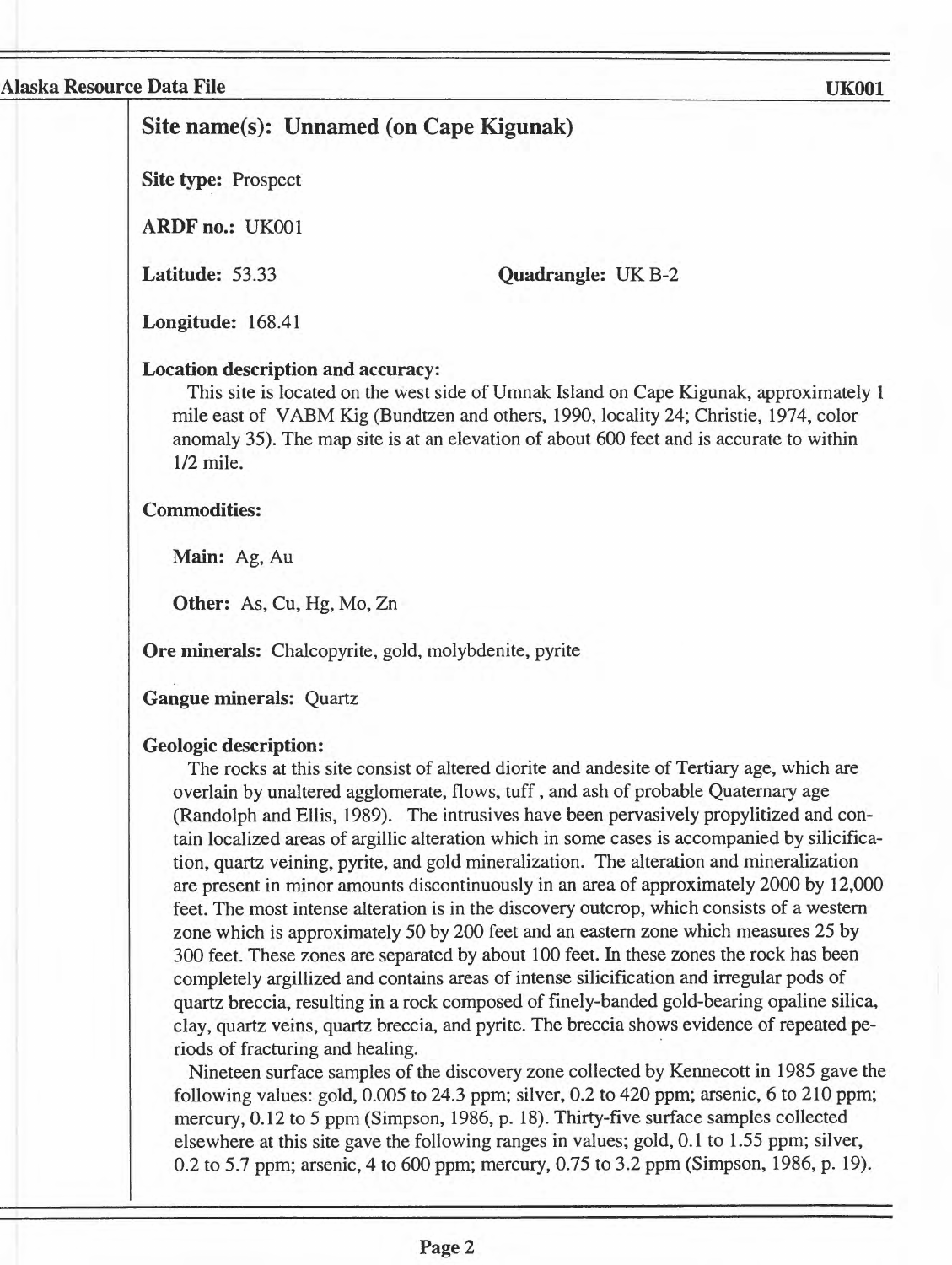The best values obtained from 5 holes drilled by Kennecott were 21 feet of 0.11 ounce of gold per ton and 5 feet of 0.034 ounce gold per ton. They were not successful in determining the geometry of the alteration/mineralization at the discovery outcrop.

Drilling of 6 holes by Battle Mountain Exploration in 1990 revealed the discovery outcrop to be a part of a tabular quartz breccia zone striking N 32 E and dipping 30-36 to the northwest (Randolph, 1990). The zone ranges in thickness from 20 to 60 feet and has a hanging wall of intensely argillized rock and a footwall of quartz stockwork with argillic alteration.

Detailed channel sampling of surface outcrops revealed an area 70 by 230 feet with gold values greater than 0.02 ounce per ton (Randolph, 1990). Thirty-six channel samples within this zone ranged in values as follows: gold, 0.021 to 2.47 ounces per ton; silver, 0.108 to 2.23 ounces per ton. The best intercepts from the drill core were 15 feet of 0.015 and 11 feet of 0.022 ounce of gold per ton. Core values from the quartz breccia were gererally less than 100 ppb gold. The mineralized zone was found to be too small to be of economic significance.

#### **Alteration:**

The diorite and andesite exhibit pervasive propylitic alteration and localized argillic alteration accompanied by major silicification, quartz veining, brecciation, and gold mineralization.

#### **Age of mineralization:**

Late Tertiary or younger.

## **Deposit model:**

Hot-spring Au-Ag? (Cox and Singer, 1986; model 25a)

## **Deposit model number (After Cox and Singer, 1986 or Bliss, 1992):**

25a?

## **Production Status:** None

**Site Status:** Inactive

## **Workings/exploration:**

The first reported visit to this site was in 1974 when the Quintana-Duval joint venture noted it as a color anomaly (number 35). Thirteen rock samples assayed as much as 38 ppm molybdenum, 116 ppm zinc, 1.8 ppm silver, and 0.2 ppm gold (Christie, 1974). The joint venture apparently did not sample the discovery zone.

In 1985 Kennecott conducted geological, geochemical, and geophysical surveys, and drilled 5 holes for a total or 1031 feet (Simpson 1986). Surface sampling of the discovery outcrop ranged in metal values as follows: gold, 0.005 to 24.3 ppm; silver, 0.2 to 420 ppm. The only significant intercepts from the core were 21 feet of 0.11 ounce of gold per ton, 0.24 ounce of silver per ton, and 5 feet of 0.034 ounce of gold per ton.

In 1989-1990 Battle Mountain Exploration Company explored the area (Randolph and Ellis, 1989; Randolph, 1990). They did detailed mapping, sampling and geophysical sur-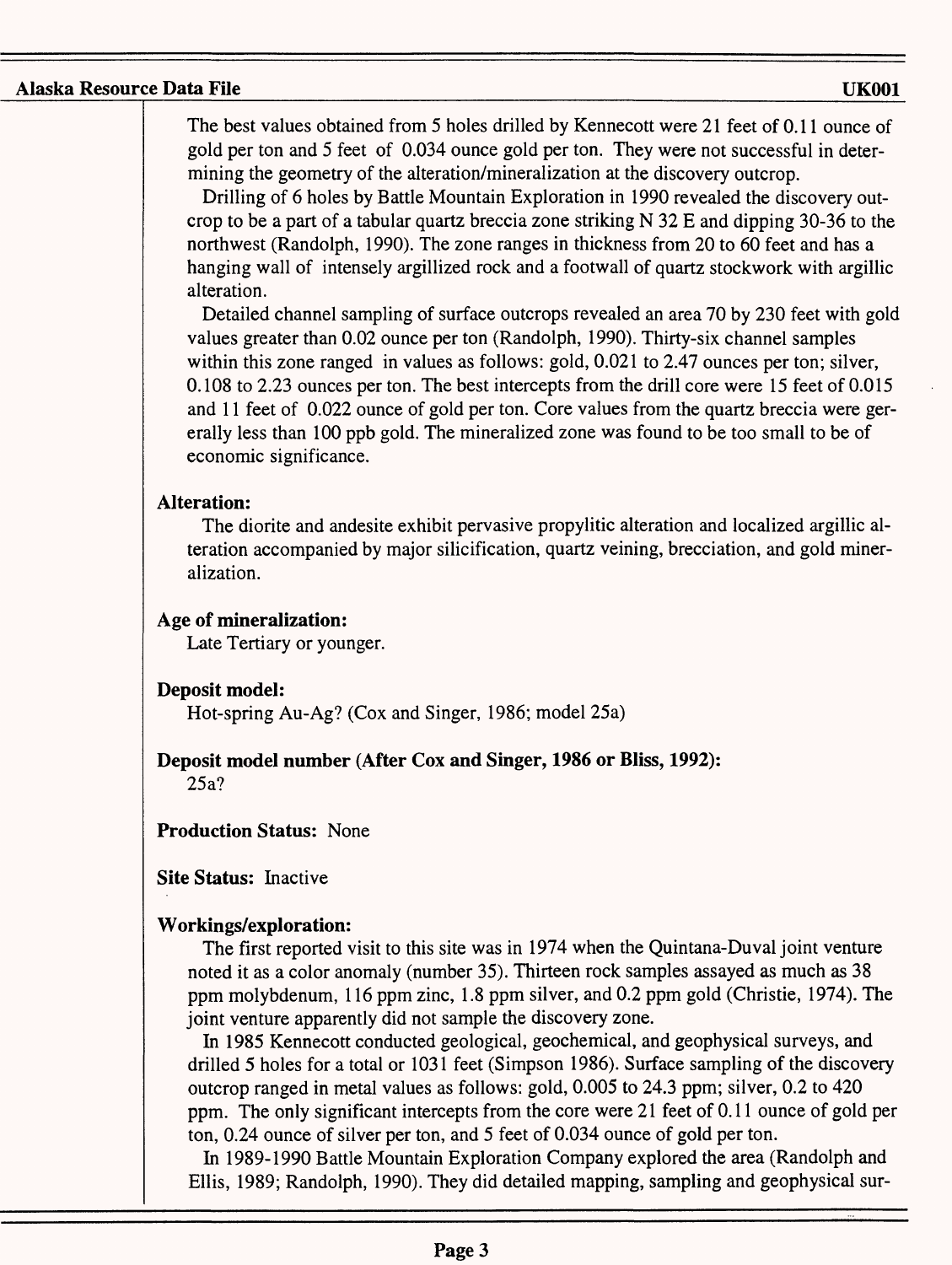veys of the discovery outcrop, and drilled 6 holes. Sampling of the discovery outcrop outlined a zone measuring 70 by 230 with gold values of greater than 0.02 ounce per ton. This zone was found to be too small to be of economic singificance. The best drill intercepts were 15 feet of 0.15 and 11 feet of 0.22 ounce of gold per ton. The values in the other holes, which cut the quartz breccia, were generally less than 100 ppb gold. This prospect was briefly examined and sampled by Amax in 1986 and by Teck in 1994.

## **Production notes:**

## **Reserves:**

## **Additional comments:**

This site is located on land selected by the Aleut Native Corporation.

## **References:**

Christie, 1974; Simpson, 1986; Randolph and Ellis, 1989; Randolph, 1990.

**Primary reference:** Randolph, 1990

**Reporter(s):** S.H. Pilcher (Anchorage)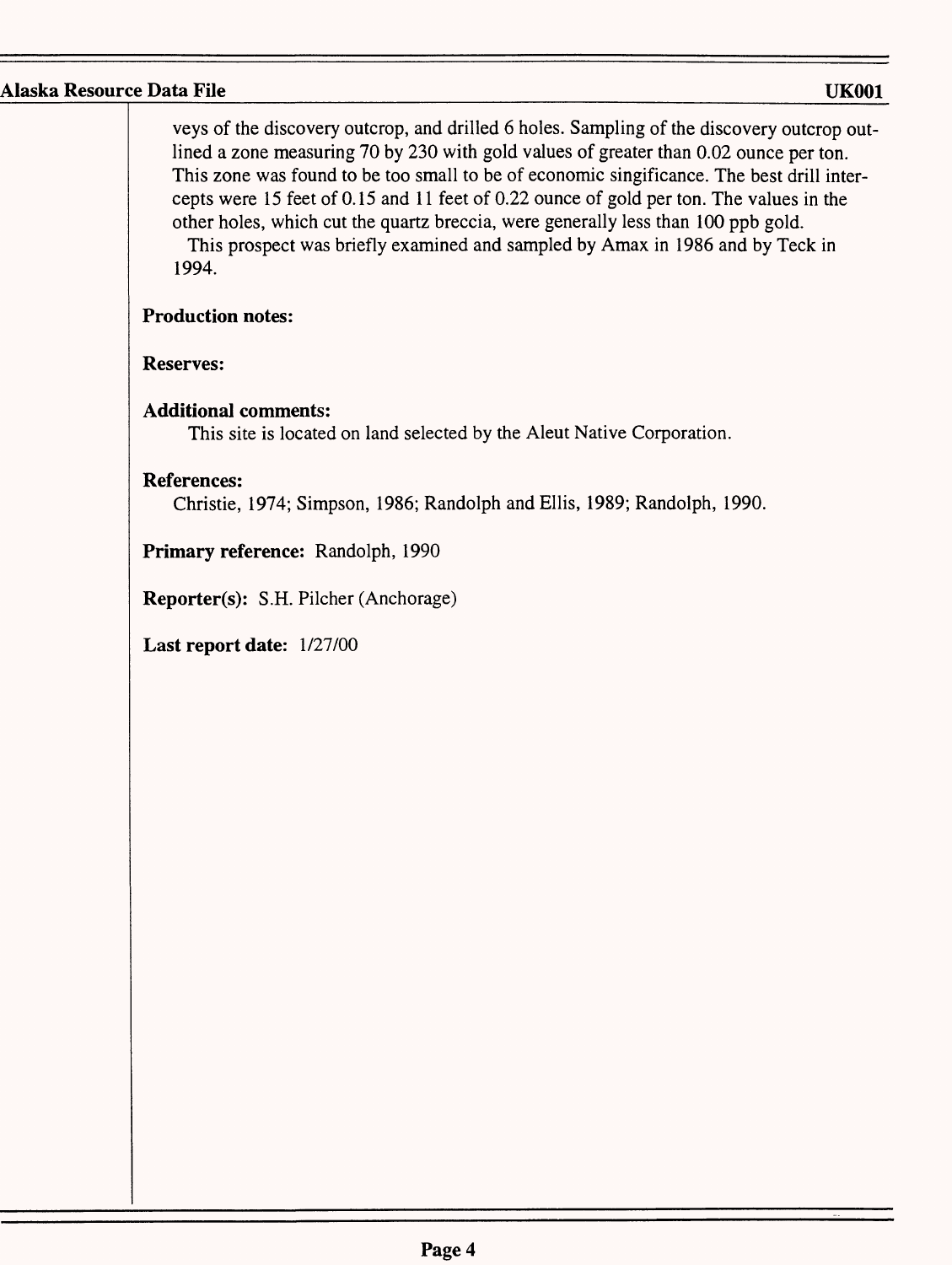# **Site name(s): Unnamed (near southeast shoreline of Cemetery Cove) Site type: Occurrence ARDF** no.: UK002 **Latitude:** 53.3 **Longitude:** 168.4 **Quadrangle:** UK B-2 **Location description and accuracy:** This site is located on the west coast of Umnak Island along the southeast shore of Cemetery Cove (Christie, 1974, anomaly 34). The location is accurate to within 1 1/2 miles. **Commodities: Main:** Cu, Mo **Other:** Ag, Au, Zn **Ore minerals:** Chalcopyrite, gold, molybdenite, pyrite **Gangue minerals:** Quartz **Geologic description:** At this site a color anomaly, measuring approximately 11,000 by 1000 feet, is present along the shore and represents the weathering of a very well-developed quartz stockwork in a dacitic or rhyolitic flow (Christie, 1974). These rocks have been mapped as Tertiary to Quaternary in age (Byers, 1959). The stockwork consists of thin, generally barren, vuggy quartz veinlets in highly pyritized and silicified wall rock. The veinlets are continuous but appear to be randomly oriented. The stockwork itself contains 0 to 10 percent pyrite and a trace of chalcopyrite. Metal values in 20 samples of quartz veins and pyritized wall rock contained up to 150 ppm copper, 21 ppm molybdenum, .03 ppm gold, 1.6 ppm silver, and 68 ppm zinc (Christie 1974). Forty-four samples collected at a later date contained up to 1130 ppm arsenic, 491 ppb gold, 2.8 ppm silver, 260 ppb mercury, and 94 ppm molybdenum (Randolph and Ellis, 1989). **Alteration:** The alteration consists of propylitization, along with localized silicification and pyritization. **Age of mineralization:** Tertiary.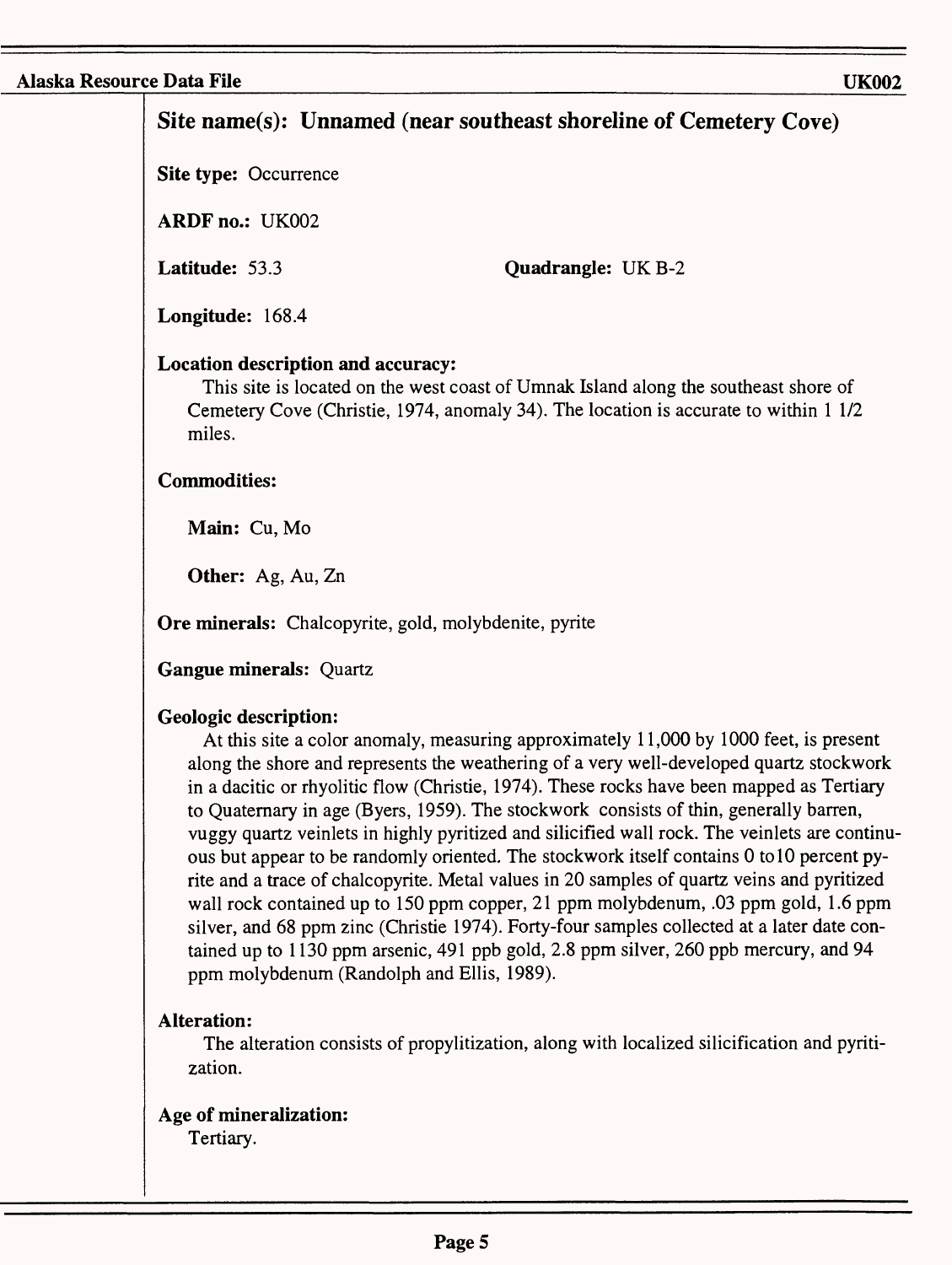## **Deposit model:**

Quartz stockwork with minor copper, molybdenum, zinc, and precious metal values.

## **Deposit model number (After Cox and Singer, 1986 or Bliss, 1992):**

**Production Status:** None

**Site Status:** Inactive

## **Workings/exploration:**

Brief reconnaissance mapping and fairly extensive rock-chip sampling were done by the Aleut-Quintana-Duval JV in 1974. Twenty rock chip samples yielded up to 150 ppm copper, 21 ppm molybdenum, 150 ppm copper, 0.03 ppm gold, 1.6 ppm silver and 68 ppm zinc. Most higher gold values came from samples of quartz veinlets (Christie, 1974). Forty-four samples collected at a later date contained up to 1130 ppm arsenic, 491 ppb gold, 260 ppb mercury, 94 ppm molybdenum, and 2.8 ppm silver (Randolph and Ellis, 1989).

## **Production notes:**

**Reserves:**

## **Additional comments:**

This site is located on lands selected by the the Aleut Native Corporation.

## **References:**

Byers, 1959; Christie, 1974; Randolph and Ellis, 1989.

**Primary reference:** Christie, 1974

**Reporter(s):** S.H. Pilcher (Anchorage)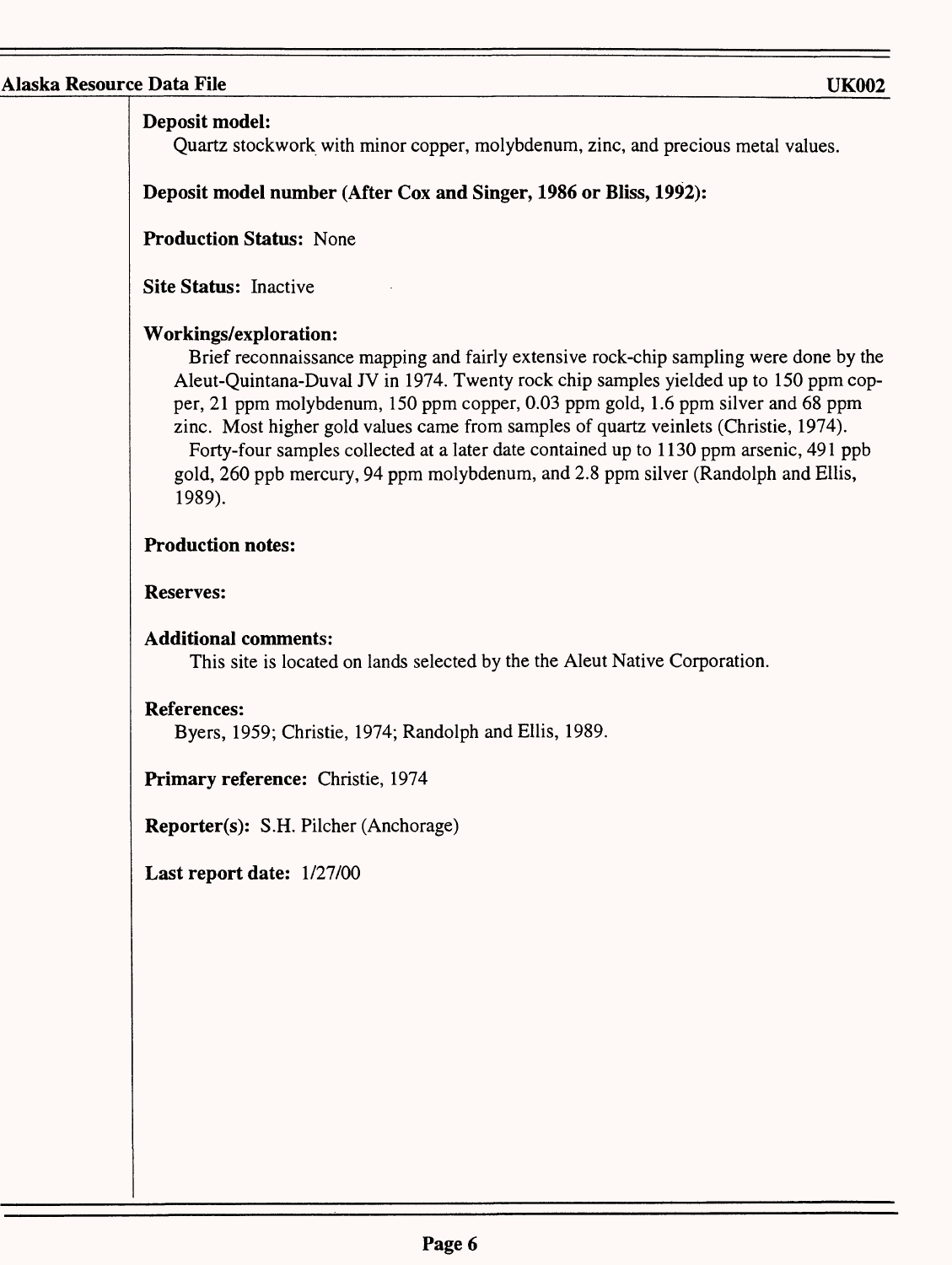# **Site name(s): Unnamed (on Geyser Creek)**

**Site type:** Occurrence

**ARDF** no.: UK003

**Latitude:** 53.21

**Quadrangle: UKA-2** 

**Longitude:** 168.45

## **Location description and accuracy:**

This site is located in central Umnak Island along the drainage of Geyser Creek about midway between Geyser Bight and Russian Bay (Nye and others, 1992, locality H; Christie, 1974, anomaly 36?). Site location is accurate to within 1/2 mile.

## **Commodities:**

**Main: Au**

**Other: As,** Cu, Hg, **Pb, S, Zn** 

**Ore minerals:** Gold, pyrite, sulfur

**Gangue minerals:** Quartz

## **Geologic description:**

This site is an active geothermal area along Geyser Creek in which hot springs, fumaroles, and mud pots are common (Randolph and Ellis, 1989). Pleistocene volcanic flows, tuffs, and volcaniclastics of andesitic composition have been intensely argillized by the geothermal activity (Nye and others, 1992).

Four exploration companies have examined and sampled this site at various times. This sampling of the altered rocks has produced values of up to 418 ppm arsenic, 652 ppm copper, 0.64 ppm gold, 92 ppm lead,  $>$  5 ppm mercury, 4 ppm molybdenum, 4.7 ppm silver, and 345 ppm zinc.

Nye and others (1992) report that the thermal waters are rich in boron (60 ppm) and arsenic (6 ppm).

## **Alteration:**

Byers (1959) described the alteration as consisting of fine-grained aggregates of quartz, chlorite, pyrite, and adularia(?). Simpson (1985) and Randolph and Ellis (1989) described the alteration as advanced argillic with up to 10 percent pyrite. Randolph (1990) also noted silica seen locally as veinlets, vugs, and rare calcedonic stockworks.

## **Age of mineralization:**

Quaternary.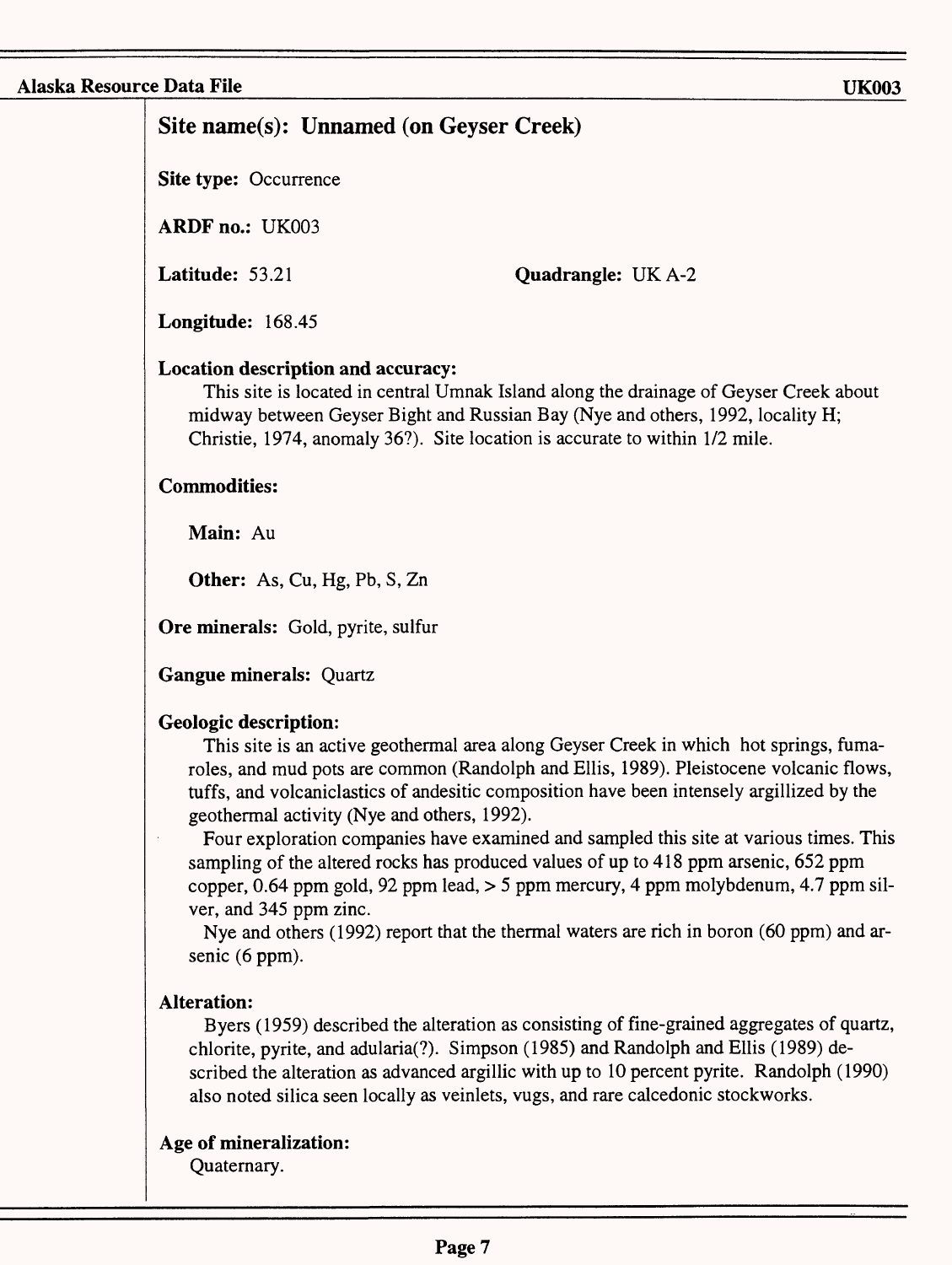**Deposit model:**

Hot-spring Au-Ag (Cox and Singer, 1986; model 25a)

**Deposit model number (After Cox and Singer, 1986 or Bliss, 1992):** 25a

**Production Status:** None

**Site Status:** Inactive

#### **Workings/exploration:**

This site has been examined and sampled by Duval-Quintana, Kennecott, Amax, and Battle Mountain Exploration. Christie (1974) reported values of up to .02 ppm gold, 4 ppm molybdenum, 1.2 ppm silver, and 47 ppm zinc from 6 samples of altered rock. Nine samples collected by Kennecott contained up to 250 ppm arsenic, 0.2 ppm gold, and 2.8 ppm mercury (Simpson, 1986).

Randolph and Ellis (1989) sampled this site as well as a zone along a north-flowing tributary which flows into Geyser Creek at this site (named Fumarole Creek by Nye and others, 1992). They reported values in 20 samples of up to 418 ppm arsenic, 652 ppm copper, 638 ppb gold, 92 ppm lead,  $>$  5 ppm mercury, 1.5 ppm silver, and 345 ppm zinc. Six samples of quartz plus clay gave values to up to 72 ppm arsenic, 186 ppb gold, 2.6 ppm mercury, and 4.7 ppm silver. A panned sample taken at the intersection of the two drainages contained 5 small colors and 2 samples of nearby altered rocks contained 140 and 638 ppb gold.

Randolph and Ellis (1989) state that the samples collected by Amax were similar in value to those collected by Battle Mountain Exploration.

#### **Production notes:**

#### **Reserves:**

## **Additional comments:**

Simpson (1986) considered this an active system, still depositing gold and altering country rocks. He found no ore grade zones and concluded it was unlikely that a deposit of significant size exists at the site. Battle Mountain Exploration (Randolph and Ellis, 1989) located numerous geochemically anomalous areas within the occurrence, but essentially agreed with previous interpretations.

This site is on land selected by the Aleut Native Corporation.

## **References:**

Byers, 1959; Christie, 1974; Simpson, 1986; Randolph and Ellis, 1989; Randolph, 1990; Nye and others, 1992.

**Primary reference:** Randolph and Ellis, 1989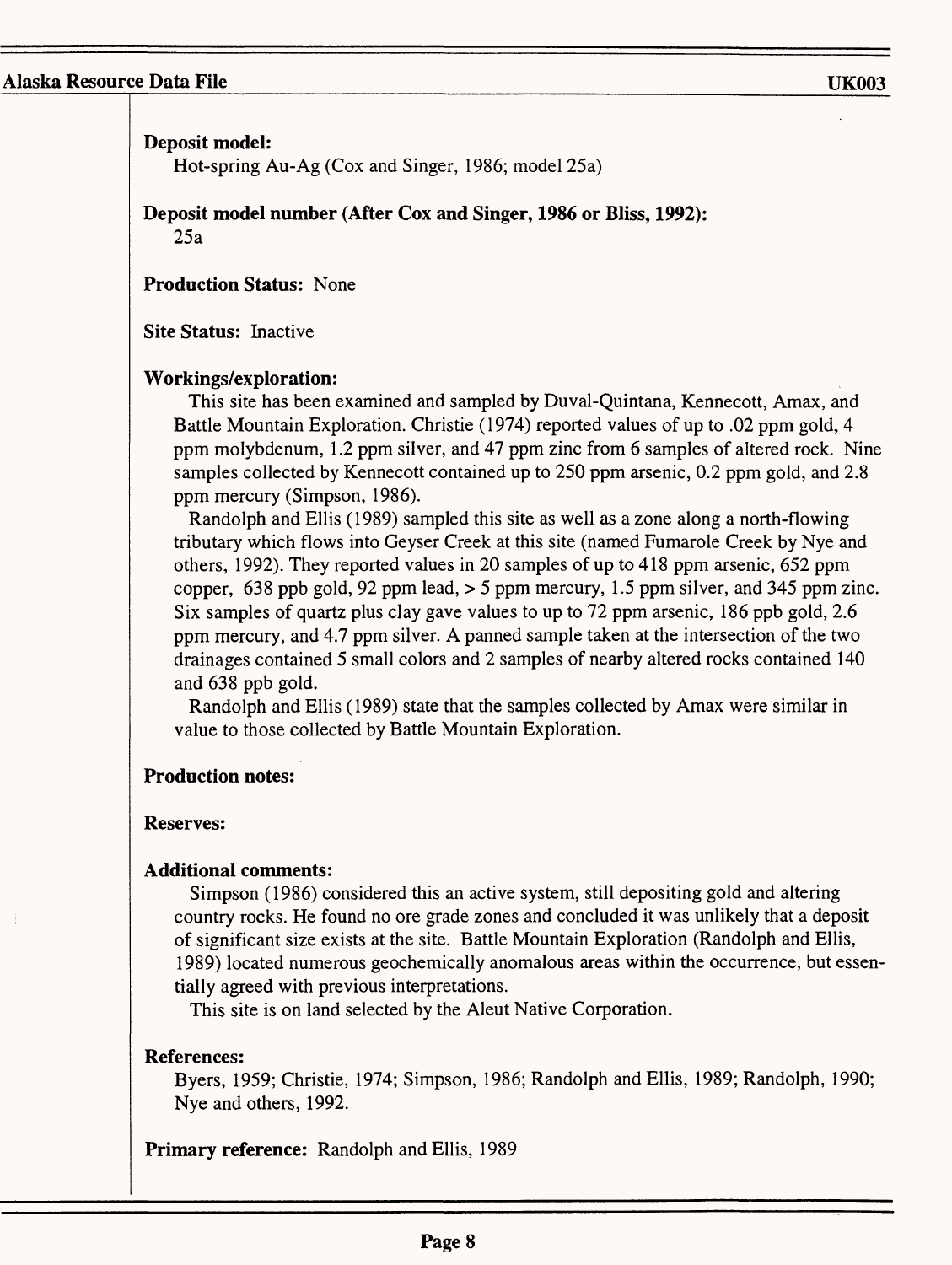**Reporter(s):** S.H. Pilcher (Anchorage)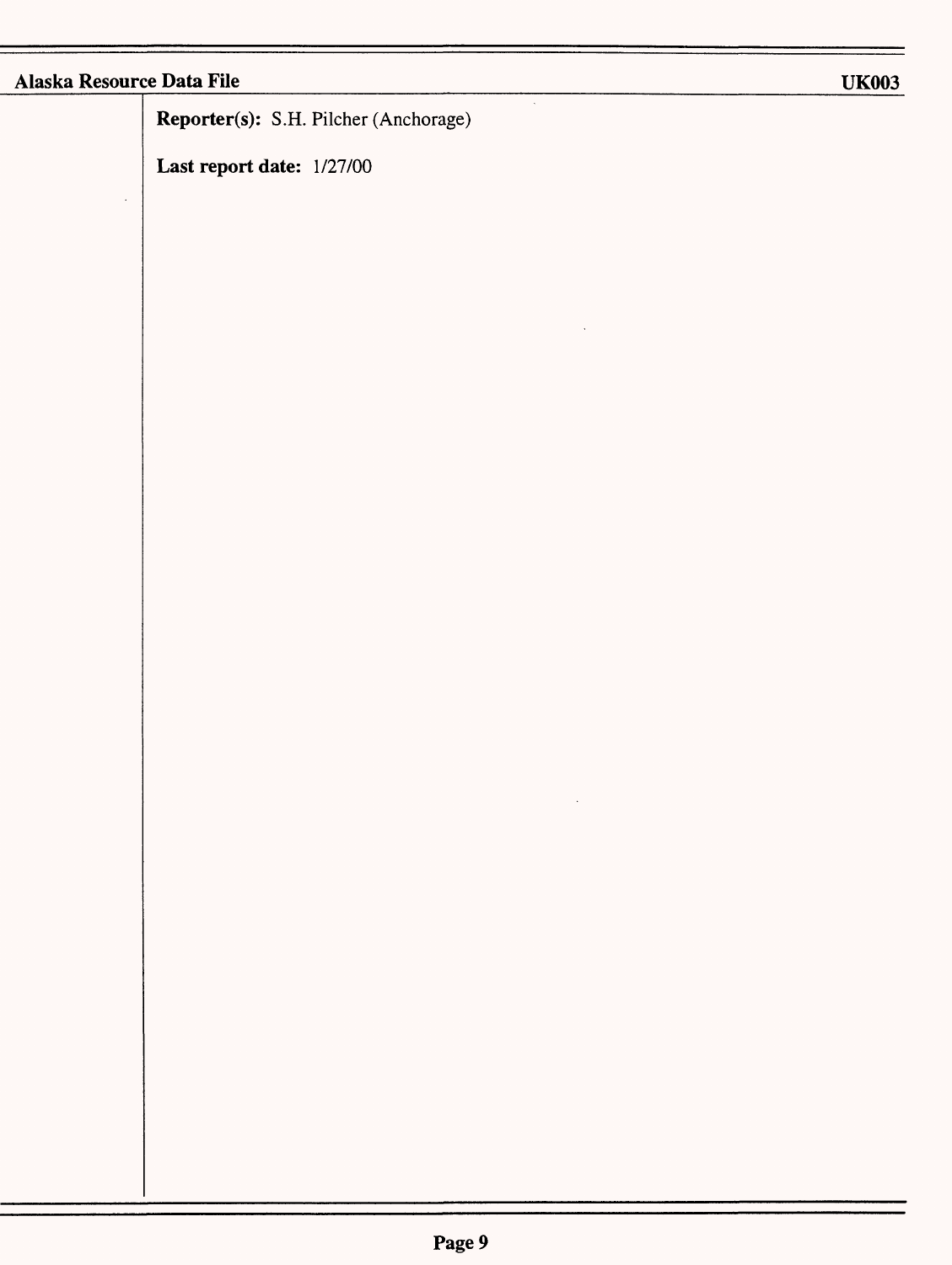## **Site name(s): Unnamed (near Geyser Creek)**

**Site type:** Occurrence

**ARDFno.:** UK004

**Latitude:** 53.2

**Quadrangle: UK A-2** 

**Longitude:** 168.5

#### **Location description and accuracy:**

This site is located near Geyser Creek on Umnak Island, approximately 3 miles southeast of Geyser Bight. Simpson's (1986) location of this site is vague and it could correspond to locations G or L which are mapped as clusters of hot-springs (Nye and others, 1992). The location is probably accurate to within 2 miles.

#### **Commodities:**

**Main:** Ag, Au

**Other:** As, Hg

**Ore minerals:** Gold, pyrite

**Gangue minerals:** Quartz

#### **Geologic description:**

Geothermal activity at this site is indicated by a 800 x 2000 foot color anomaly (Simpson, 1986). The rocks here consist of propylitized andesitic flows, tuffs, and volcaniclastics of Pleistocene age. The altered rocks exhibit local zones of intense argillization and weak silicification. The clay zones contain up to 2 percent disseminated pyrite.

Nye and others (1992) report dioritic and monzonitic plutons at low elevations on the east and west walls of the lower half of Geyser Creek valley, and they speculate that the plutons may host the geothermal reservoir system.

Analyses of 20 rock samples indicated values up to 150 ppm arsenic, 0.58 ppm gold, 1.25 ppm mercury, and 0.2 ppm silver (Simpson, 1985, table 11, pg. 38). In general, the only rocks which contain gold are those which exhibit pyritization and moderate silicification. There does not appear to be any lateral or vertical zonation of the metals.

#### **Alteration:**

The volcanic rocks exhibit regional propylitic alteration and local intense argillic alteration and weak silicification. The clay zones contain up to 2 percent pyrite and thin, discontinuous quartz veins.

## **Age of mineralization:**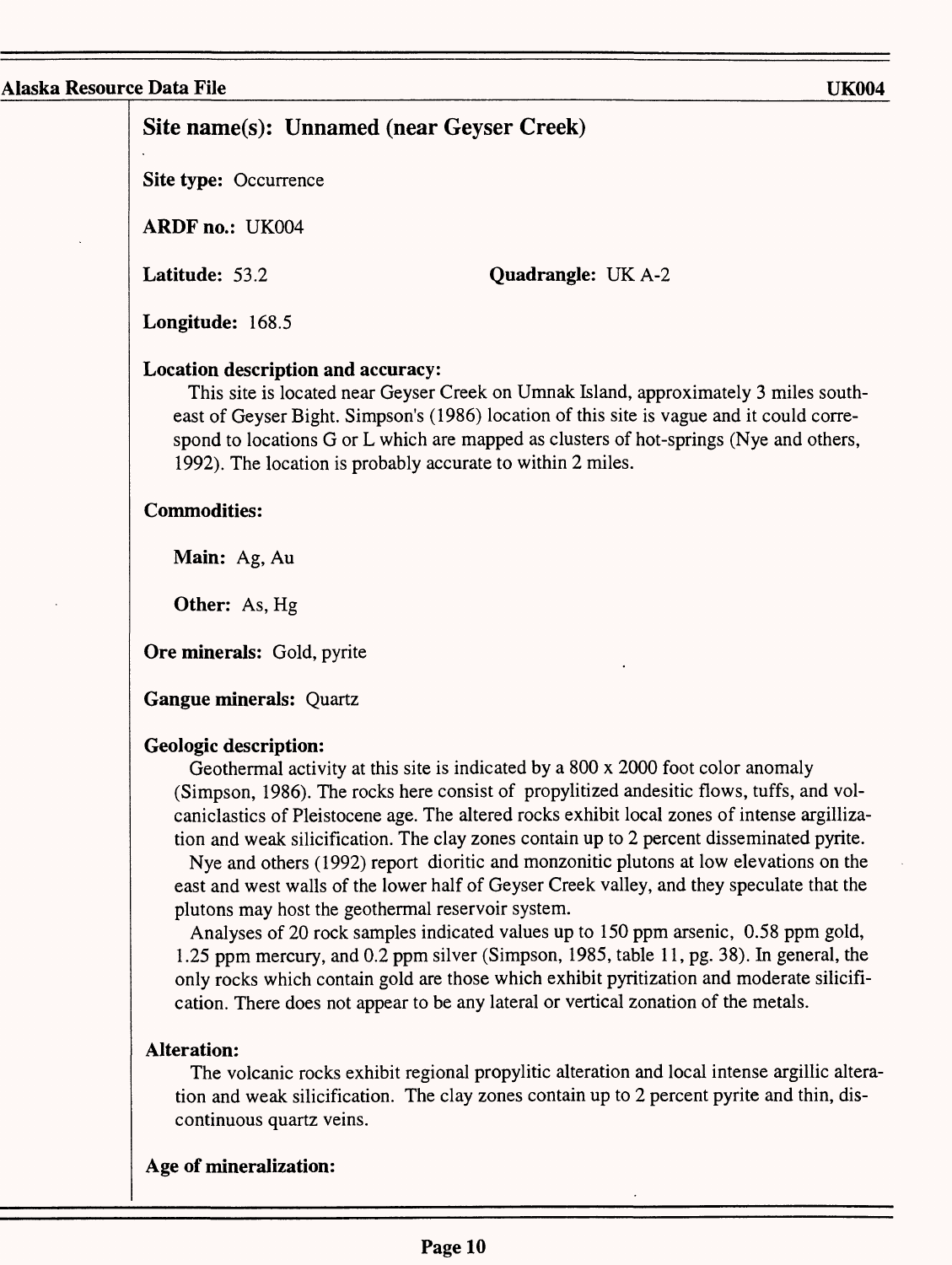Quaternary.

## **Deposit model:**

Hot-spring Au-Ag (Cox and Singer, 1986; model 25a)

**Deposit model number (After Cox and Singer, 1986 or Bliss, 1992):**

25a

**Production Status:** None

**Site Status:** Inactive

## **Workings/exploration:**

Twenty samples collected by Kennecott were found to contain 8 to 150 ppm arsenic, 0.005 to 0.58 ppm gold, 0.005 to 1.25 ppm mercury, and 0.2 to 0.6 ppm silver (Simpson, 1986).

## **Production notes:**

#### **Reserves:**

## **Additional comments:**

This site is on land selected by the Aleut Native Corporation.

## **References:**

Simpson, 1986; Nye and others, 1992.

**Primary reference:** Simpson, 1986

**Reporter(s):** S.H. Pilcher (Anchorage)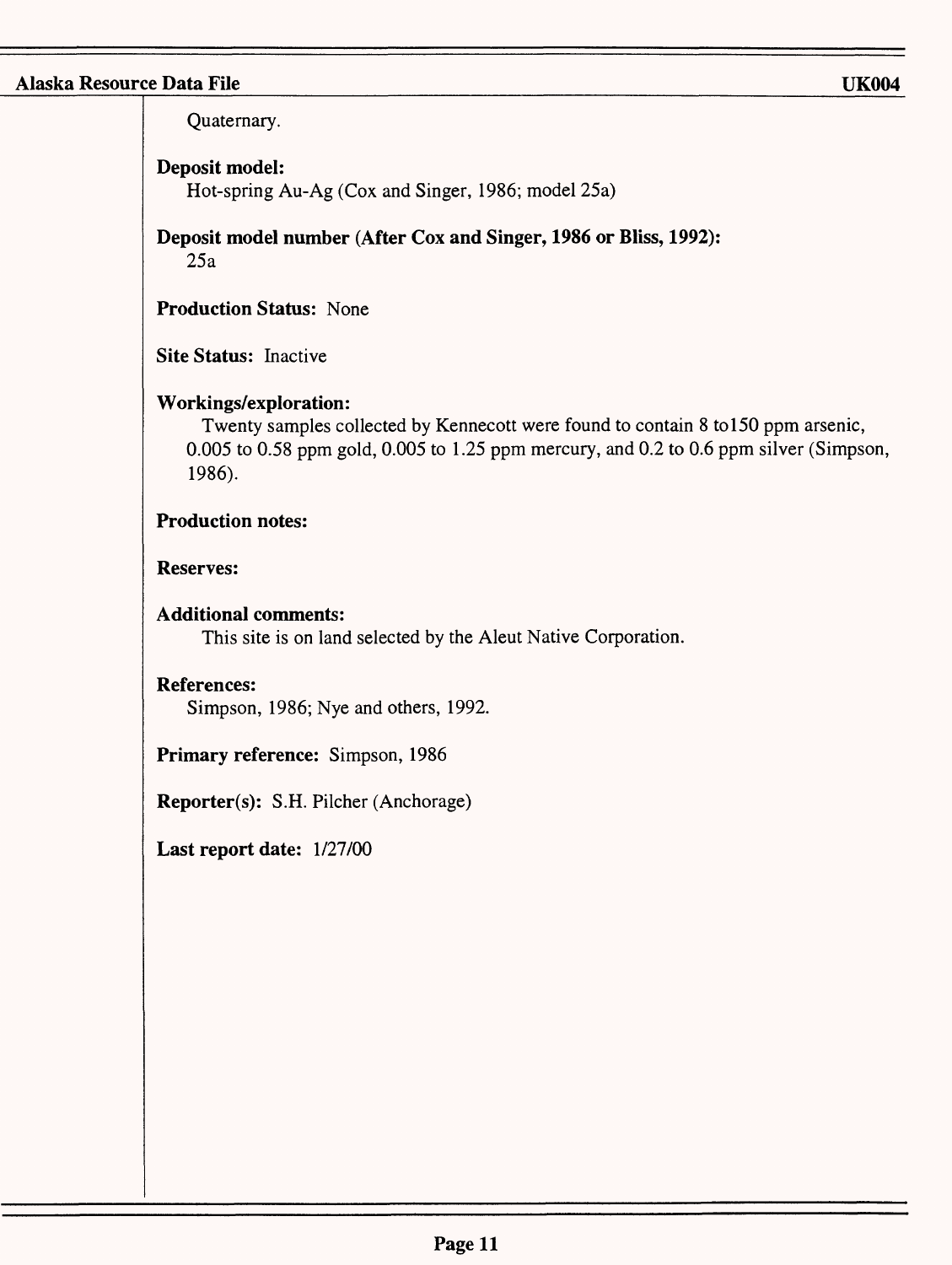# Site name(s): Two Fox

**Site type:** Prospect

**ARDF no.:** UK005

**Latitude:** 53.28

**Quadrangle: UK B-1** 

**Longitude:** 168.31

## **Location description and accuracy:**

The Two Fox prospect (Randolph and Ellis, 1989) is located approximately 1 mile west of VABM Ande and 1 mile east of the head of Stepanof Cove and may represent Christie's (1974) color anomaly 40. The site location is accurate to within 1/2 mile.

## **Commodities:**

**Main:** Ag, Au

**Other:** As, Hg

**Ore minerals:** Gold, pyrite

**Gangue minerals:** Quartz

## **Geologic description:**

This geothermal area is described by Randolph and Ellis (1989) as being similar to ARDF number UK011 - Steeple Point. The rocks consist of waterlain tuffs and lahars of Quaternary age. The site contains numerous fumaroles and hot-springs and is marked by a 7,000 x 4000 foot color anomaly. It consists of acid-leached rocks and localized silica stockworks. Some of the fumarolic centers also display strong silicification and pyritization. Hot-spring centers exhibit silicification and calcedonic breccias. Combined metal values from 55 samples obtained here and at Steeple Point (ARDF number UKOl 1) are up to >2000 ppm arsenic, 115 ppb gold, >5 ppm mercury, 11 ppm molybdenum, and 4.4 ppm silver.

# **Alteration:**

The alteration here includes argillization, silicification, acid leaching, and pyritization.

# **Age of mineralization:**

Quaternary.

## **Deposit model:**

Hot-spring Au-Ag? (Cox and Singer, 1986; model 25a)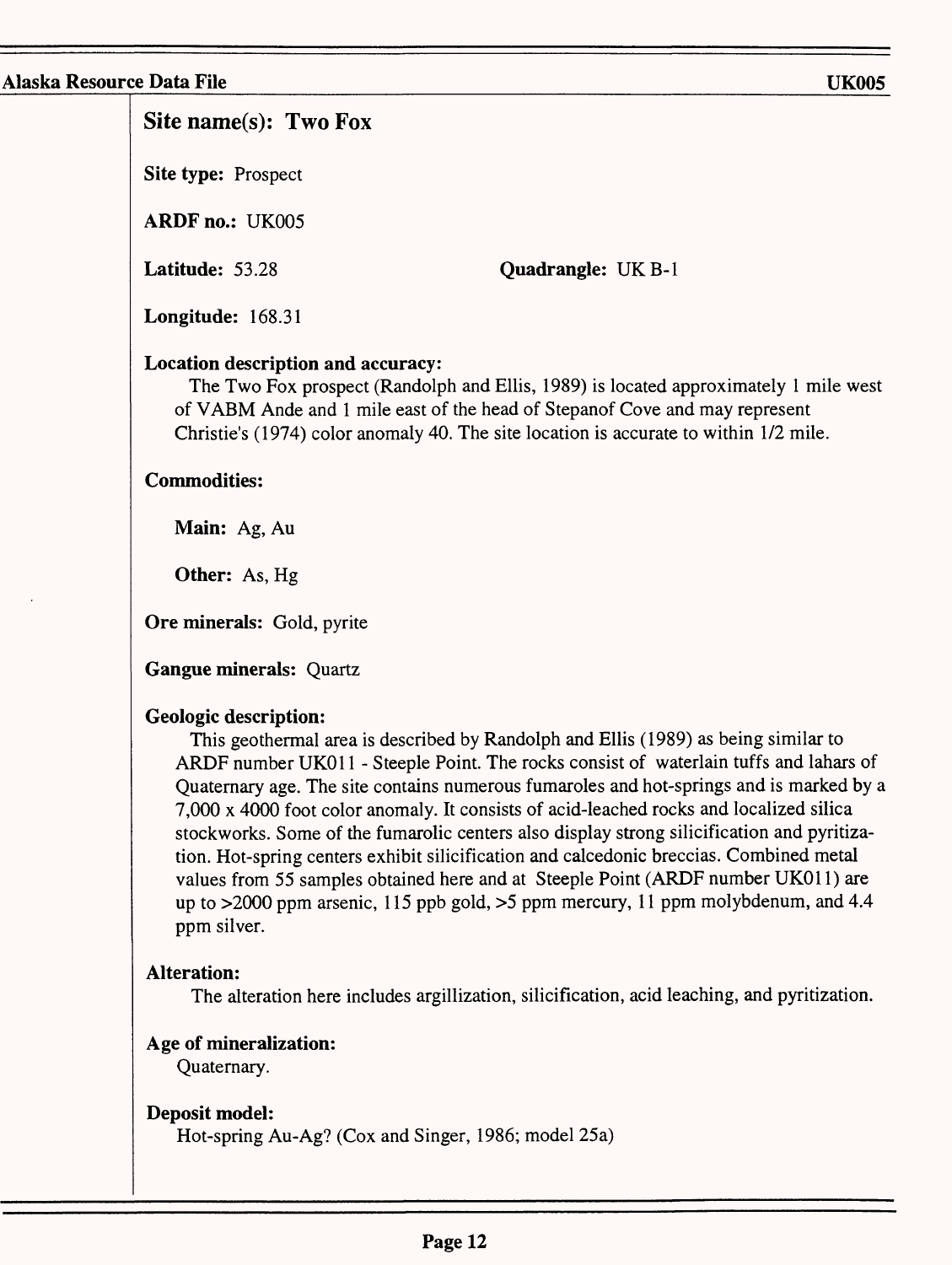**Deposit model number (After Cox and Singer, 1986 or Bliss, 1992):** 25a?

**Production Status:** None

**Site Status:** Inactive

#### **Workings/exploration:**

The Aleut-Quintana-Duval JV briefly examined this or a nearby area in 1974 (Christie, 1974). Battle Mountain Exploration sampled the area in 1989.

## **Production notes:**

#### **Reserves:**

#### **Additional comments:**

This site is on land conveyed, patented, or selected by the Aleut Native Corporation.

#### **References:**

Christie, 1974; Randolph and Ellis, 1989.

**Primary reference:** Randolph and Ellis, 1989

**Reporter(s):** S.H. Pilcher (Anchorage)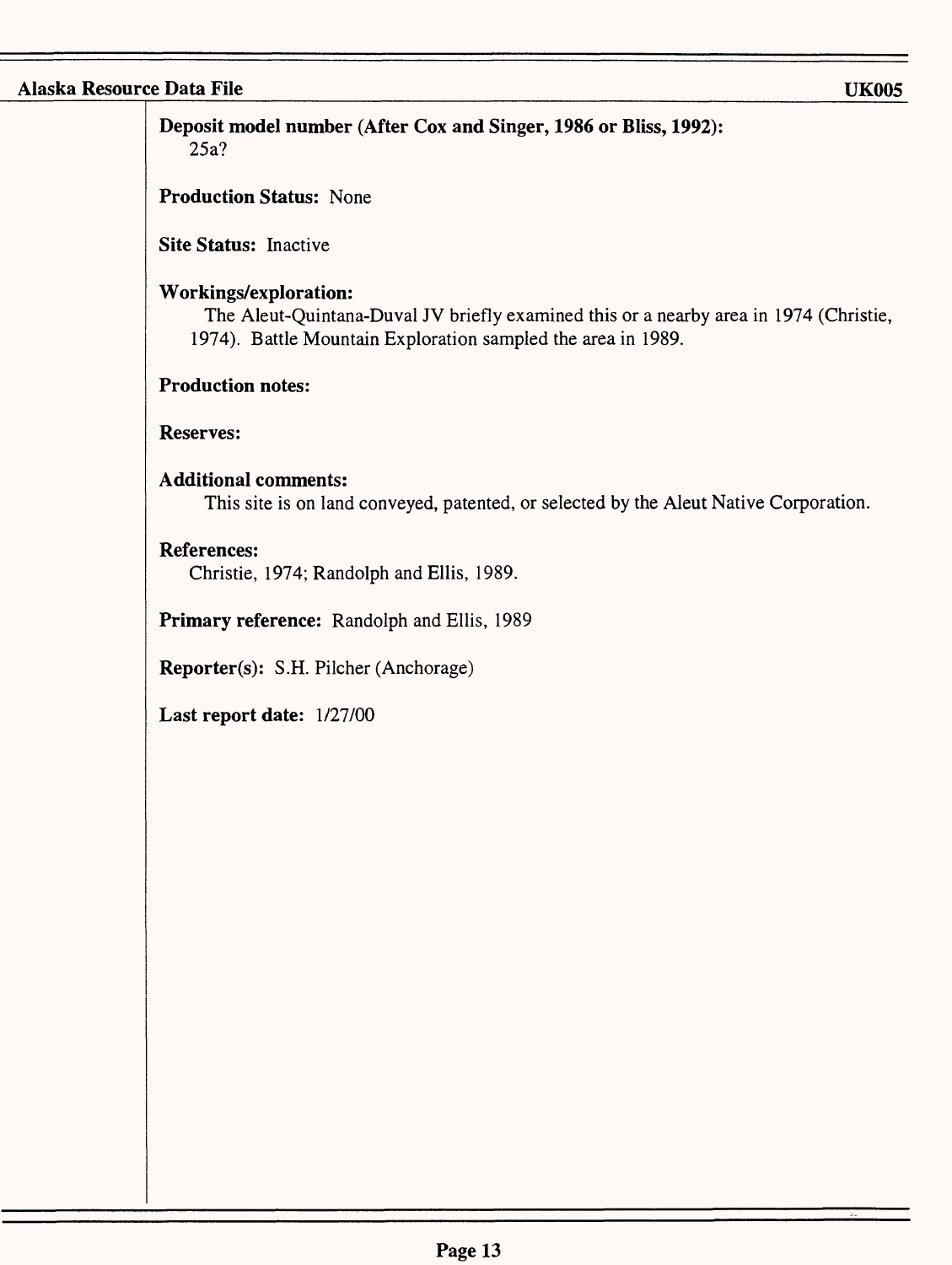# **Site name(s): Unnamed** (east **of Mt. Recheshnoi)**

**Site type:** Occurrence

**ARDFno.:** UK006

**Latitude:** 53.15

**Quadrangle:** UKA-2

**Longitude:** 168.44

## **Location description and accuracy:**

This site is located near the southeast coast of central Umnak Island approximately 4 miles due east of Mt. Recheshnoit an elevation of about 1000 feet. It is in T. 81 S., R. 133 W., of the Seward Meridian The location is accurate to within 1/2 mile.

## **Commodities:**

**Main:** Ag, Au

**Other:** As, Hg, Mo

**Ore minerals:** Gold, pyrite

**Gangue minerals:** Quartz

## **Geologic description:**

This site was reported as the Mt. Recheshnoi prospect by Randolph and Ellis (1989). The rocks consist of altered andesites of Late Tertiary to Quaternity age. The occurrence is a 500 x 2600 foot color anomaly which exhibits propylitic alteration and localized argillization. Quartz occurs both as individual veins and as stockworks. Most of the veins exhibit propylitization and pyritization envelopes up to several feet on either side. In one locality, noted by Randolph and Ellis, several inches of blue-gray pyritic clay envelops comb-structure quartz-filled joints.

Six samples of clay muck and vein material contained up to 72 ppm arsenic, 186 ppb gold, 2.6 ppm mercury, 19 ppm molybdenum, and 4.7 ppm silver (Randolph and Ellis, 1989, p. 11).

# **Alteration:**

The rocks exhibit propylitization with local argillization.

# **Age of mineralization:**

Tertiary or younger.

# **Deposit model:**

Hot-spring Au-Ag? (Cox and Singer, 1986; model 25a)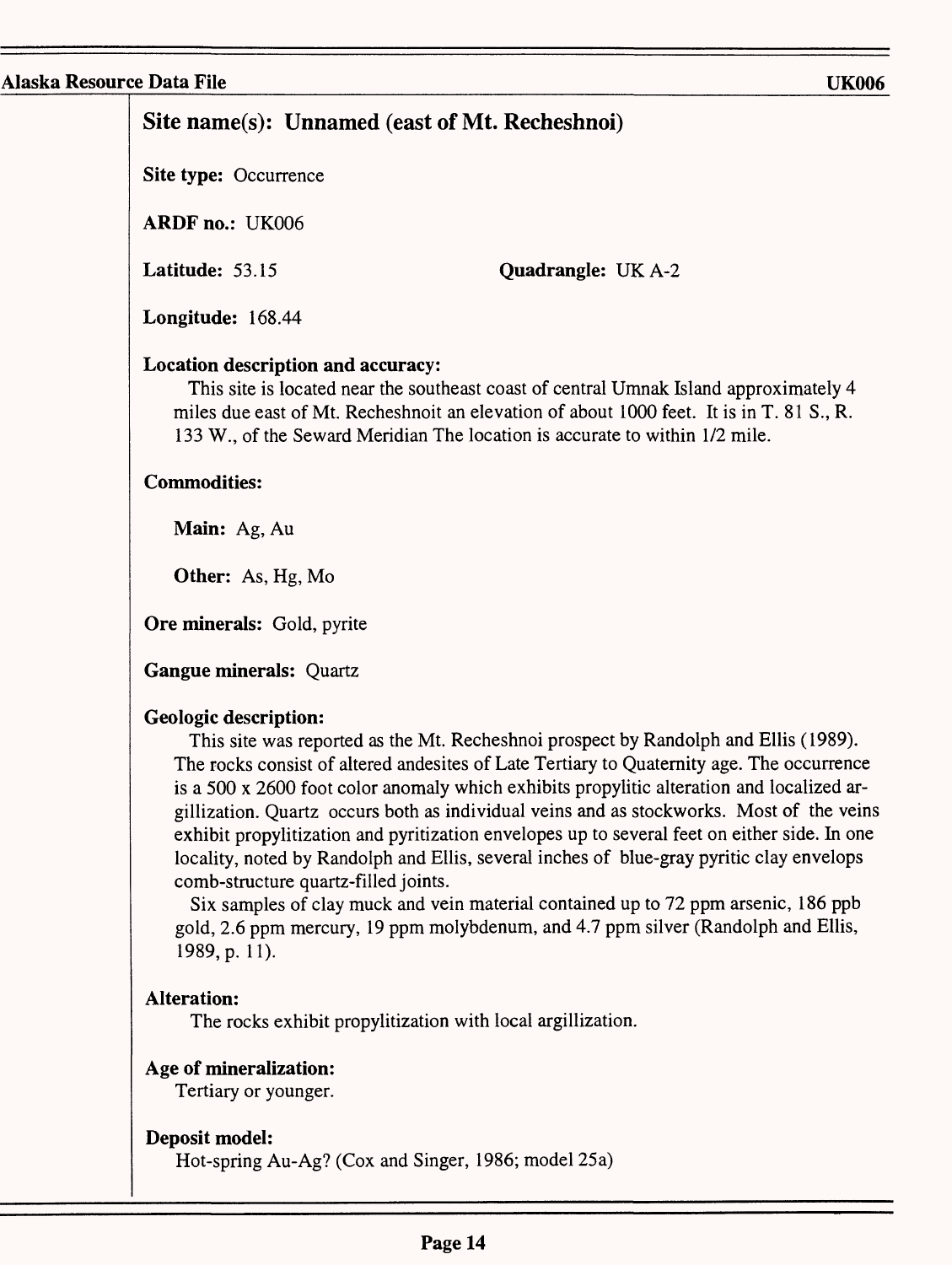т

| <b>Production Status: None</b><br>Site Status: Inactive<br>Workings/exploration:<br>Six samples of clay and quartz collected by Battle Mountain Exploration (Randolph and<br>Ellis, 1989) contained up to 72 ppm arsenic, 186 ppb gold, 2.6 ppm mercury, 19 ppm mo-<br>lybdenum, and 4.7 ppm silver.<br><b>Production notes:</b><br><b>Reserves:</b><br><b>Additional comments:</b><br>This site is located on land selected by the Aleut Native Corporation.<br><b>References:</b><br>Randolph and Ellis, 1989.<br>Primary reference: Randolph and Ellis, 1989<br>Reporter(s): S.H. Pilcher (Anchorage)<br>Last report date: 1/27/00 |
|---------------------------------------------------------------------------------------------------------------------------------------------------------------------------------------------------------------------------------------------------------------------------------------------------------------------------------------------------------------------------------------------------------------------------------------------------------------------------------------------------------------------------------------------------------------------------------------------------------------------------------------|
|                                                                                                                                                                                                                                                                                                                                                                                                                                                                                                                                                                                                                                       |
|                                                                                                                                                                                                                                                                                                                                                                                                                                                                                                                                                                                                                                       |
|                                                                                                                                                                                                                                                                                                                                                                                                                                                                                                                                                                                                                                       |
|                                                                                                                                                                                                                                                                                                                                                                                                                                                                                                                                                                                                                                       |
|                                                                                                                                                                                                                                                                                                                                                                                                                                                                                                                                                                                                                                       |
|                                                                                                                                                                                                                                                                                                                                                                                                                                                                                                                                                                                                                                       |
|                                                                                                                                                                                                                                                                                                                                                                                                                                                                                                                                                                                                                                       |
|                                                                                                                                                                                                                                                                                                                                                                                                                                                                                                                                                                                                                                       |
|                                                                                                                                                                                                                                                                                                                                                                                                                                                                                                                                                                                                                                       |
|                                                                                                                                                                                                                                                                                                                                                                                                                                                                                                                                                                                                                                       |
|                                                                                                                                                                                                                                                                                                                                                                                                                                                                                                                                                                                                                                       |
|                                                                                                                                                                                                                                                                                                                                                                                                                                                                                                                                                                                                                                       |
|                                                                                                                                                                                                                                                                                                                                                                                                                                                                                                                                                                                                                                       |
|                                                                                                                                                                                                                                                                                                                                                                                                                                                                                                                                                                                                                                       |
|                                                                                                                                                                                                                                                                                                                                                                                                                                                                                                                                                                                                                                       |
|                                                                                                                                                                                                                                                                                                                                                                                                                                                                                                                                                                                                                                       |
|                                                                                                                                                                                                                                                                                                                                                                                                                                                                                                                                                                                                                                       |
|                                                                                                                                                                                                                                                                                                                                                                                                                                                                                                                                                                                                                                       |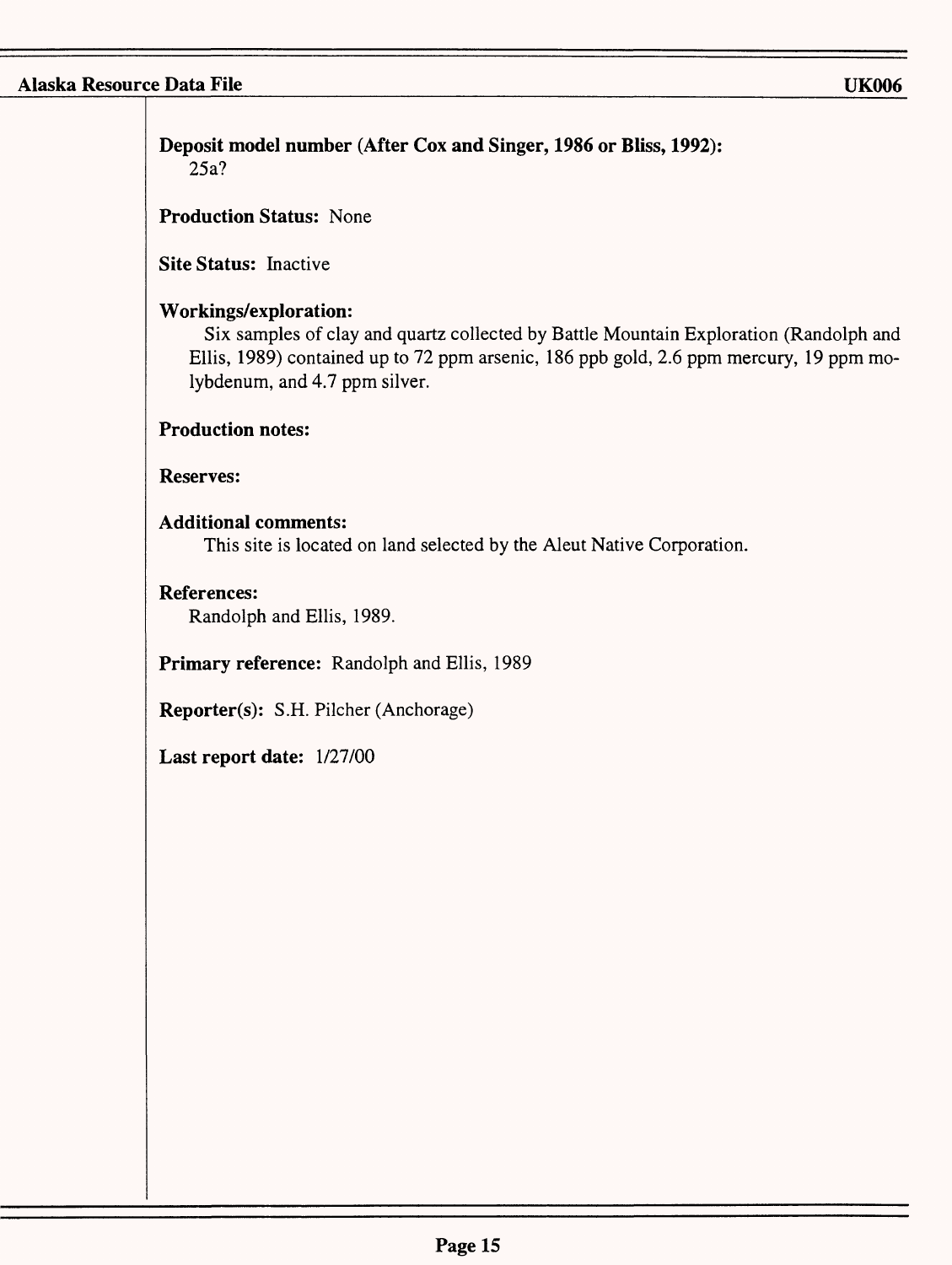# **Site name(s): Wind; Steeple Mountain**

**Site type:** Prospect

**ARDF** no.: UK007

**Latitude:** 53.28

**Quadrangle:** UK B-1

**Longitude:** 168.22

## **Location description and accuracy:**

The Wind prospect is located approximately 2 1/2 miles due east of VABM Ande and corresponds to Christie's (1974) color anomaly 30. This site is a part of Kennecott's Steeple Mountain prospect (Simpson, 1985; Bundtzen and others, 1990, locality 25). The site location is accurate to within 1/2 mile.

This site is one of many occurrences or prospects that occur within a 5 square-mile area, mostly within T. 80 S., R. 131 W., of the Seward Meridian. The center of this area is approximately located at VABM Ande.

## **Commodities:**

**Main:** Ag, Au

Other: As, Cu, Hg, Mo

**Ore minerals:** Chalcopyrite, gold, molybdenite, pyrite

# **Gangue minerals:** Quartz

# **Geologic description:**

This site is marked by a color anomaly measuring approximately 10,000 by 6,000 feet. The rocks consist of Tertiary volcanics of probable andesitic composition which have been regionally propylitized and contain localized zones of silicification and quartz stockwork veining. Randolph and Ellis (1989) believe the prospect represents the exposed parts of one continuous uplifted block of basement rock.

Quartz veins are numerous and exhibit cockscomb structure and boiling zone breccias. They are said to resemble a gigantic stockwork, with veins ranging from <1 to 6 feet in width. Some veins, however, are up to 40 feet in width and can be traced for 7000 feet. Large faults have produced wide zones of quartz-filled breccias containing clasts of up to 6 feet across.

The quartz is usually white and contains few visible sulfides. The veins are enriched in arsenic, mercury, and molybdedum and locally in gold and silver. The highest metal values obtained are: 396 ppm arsenic, 64 ppm copper, 685 ppb gold, >5ppb mercury, 187 ppm molybdenum, 7.3 ppm silver, and 52 ppm zinc (Christie, 1974; Randolph and Ellis, 1989).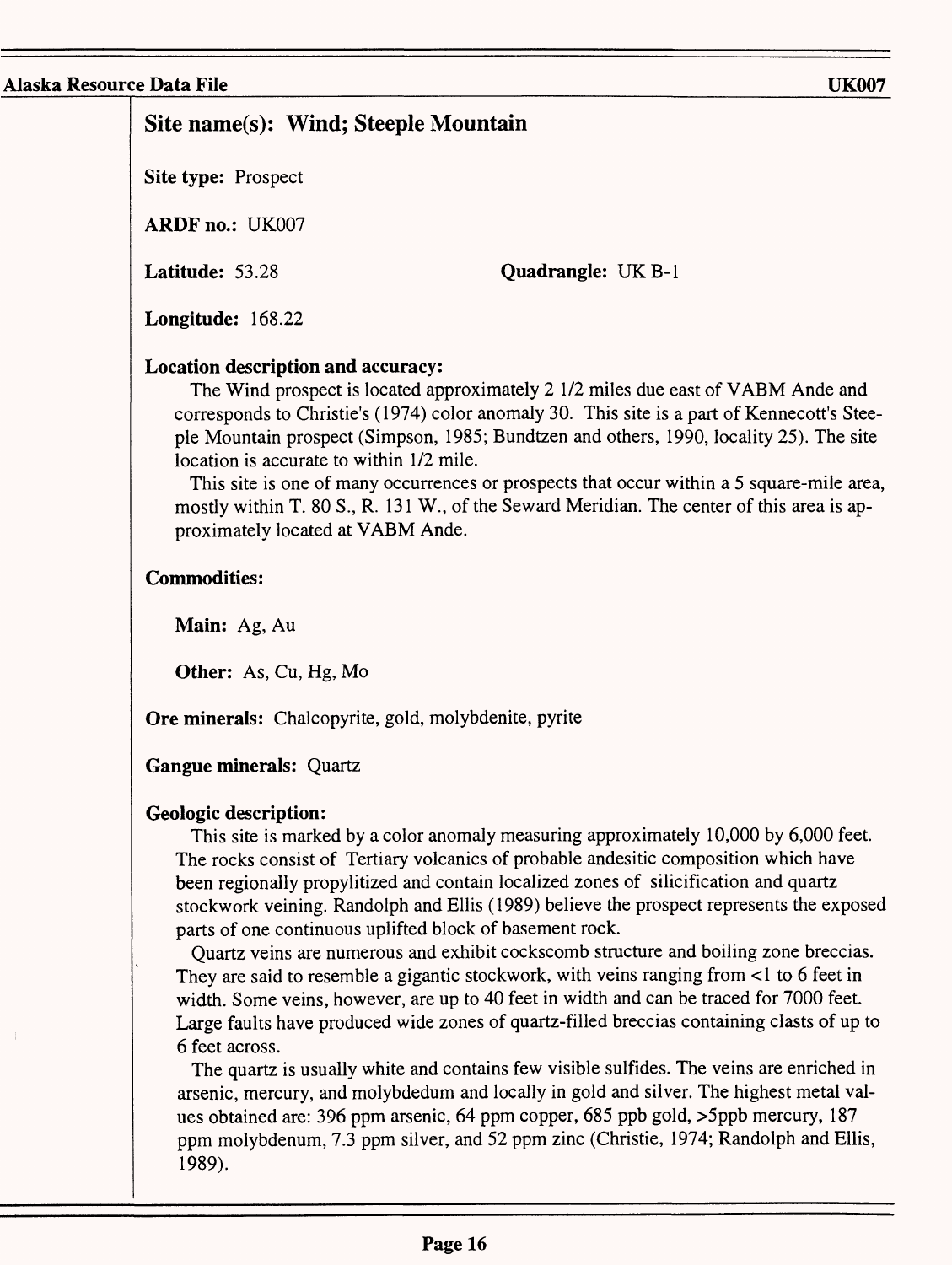## **Alteration:**

The volcanic rocks exhibit regional propylitic alteration overprinted by silicification, and local potassium flooding or secondary growth on primary feldspars (Randolph and Ellis, 1989). Trace amonts of adularia has been identified as fracture coatings. No argillic alteration has been recognized. Some pyrite-filled fractures show narrow kaoliniteepidote-sericite alteration envelopes. Quartz veins may be accompanied by pyritization and silicification in the surrounding wall rock.

## **Age of mineralization:**

Late Tertiary or younger.

## **Deposit model:**

Creede epithermal veins? (Cox and Singer, 1986; model 25b)

**Deposit model number (After Cox and Singer, 1986 or Bliss, 1992):**

25b?

**Production Status:** None

**Site Status:** Inactive

## **Workings/exploration:**

In 1974 the Aleut-Quintana-Duval JV did reconnaissance mapping and sampling of this prospect as a follow-up of the discovery of numerous color anomalies. Analyses of 9 rock samples indicated values of up to 64 ppm copper, <.01 ppm gold, 6.3 ppm molybdenum, 1.4 ppm silver, and 52 ppm zinc (Christie, 1974).

Kennecott sampled and mapped in this general area in 1985 (Simpson, 1985). In 1989, Battle Mountain Exploration did detailed mapping, sampling, and geophysics. The sampling (119 rock samples) gave values of up to 396 ppm arsenic, 685 ppb gold, > 5 ppm mercury, 187 ppm molybdenum, and 7.3 ppm silver.

## **Production notes:**

**Reserves:**

## **Additional comments:**

This site is on land conveyed, patented, or selected by the Aleut Native Corporation.

## **References:**

Christie, 1974; Simpson, 1986; Randolph and Ellis, 1989; Bundtzen and others, 1990.

**Primary reference:** Randolph and Ellis, 1989

**Reporter(s):** S.H. Pilcher (Anchorage)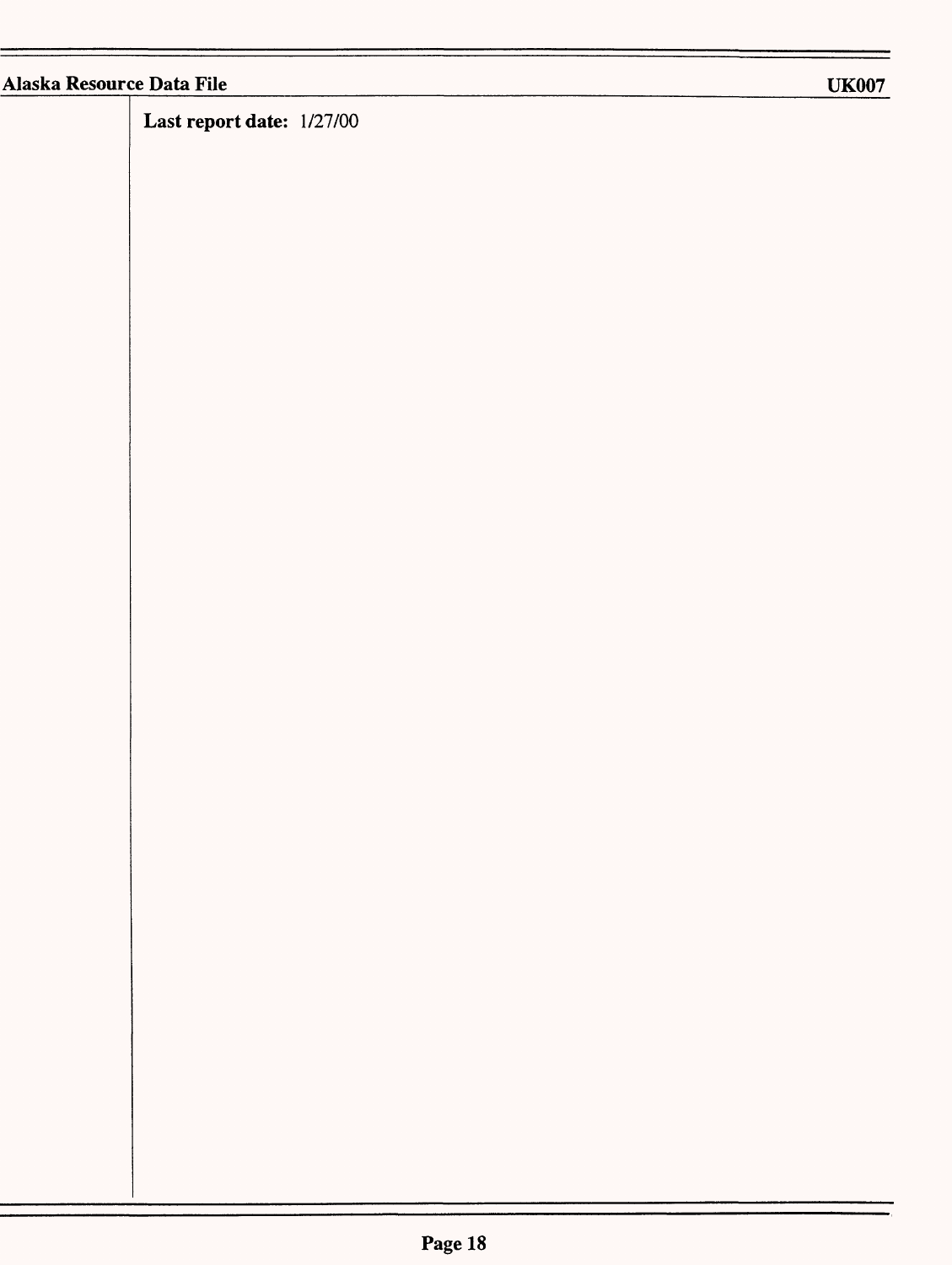# **Site name(s): Fog; Steeple Mountain**

**Site type: Prospect** 

**ARDF** no.: UK008

**Latitude:** 53.27

**Quadrangle: UK B-1** 

**Longitude:** 168.26

## **Location description and accuracy:**

The Fog prospect is located approximately 1 1/2 miles southeast of VABM Ande and may correspond to Christie's (1974) color anomaly 29. The site is part of the Steeple Mountain prospect of Kennecott (Simpson, 1985; Bundtzen and others 1990, locality 25). The site location is accurate to within 1/2 mile.

This site is one of many occurrences or prospects that occur within a 5 square-mile area, mostly within T. 80 S., R. 131 W., of the Seward Meridian. The center of this area is approximately located at VABM Ande.

## **Commodities:**

**Main:** Ag, Au

**Other:** As, Cu, Hg, Mo

**Ore minerals:** Chalcopyrite, gold, molybdenite, pyrite

## **Gangue minerals:** Quartz

## **Geologic description:**

This site is similar in character to the Wind prospect (ARDF number UK007) and is marked by a color anomaly measuring approximately 7000 x 4000 feet. Quartz veins are hosted by propylitized volcanic rocks of Tertiary age. The volcanic rocks exhibit localized silicification, especially near the quartz veins.

Some 20 veins thicker than 6 inches were mapped by Battle Mountain Exploraton (Randolph and Ellis, 1989, pg. 21). These generally strike east-west or northwest, and crop out over distances of several hundred feet, although their actual length may be much greater.

The quartz is usually white and contains few visible sulfides. The veins are enriched in arsenic, mercury, and molybdenum and locally in gold and silver. The highest metal values obtained are: 400 ppm arsenic, 107 ppm copper, 8.1 ppm gold, 1600 ppb mercury, 90 ppm molybdenum, 3.4 ounces silver per ton, and 46 ppm zinc (Christie, 1974; Randolph and Ellis, 1989).

## **Alteration:**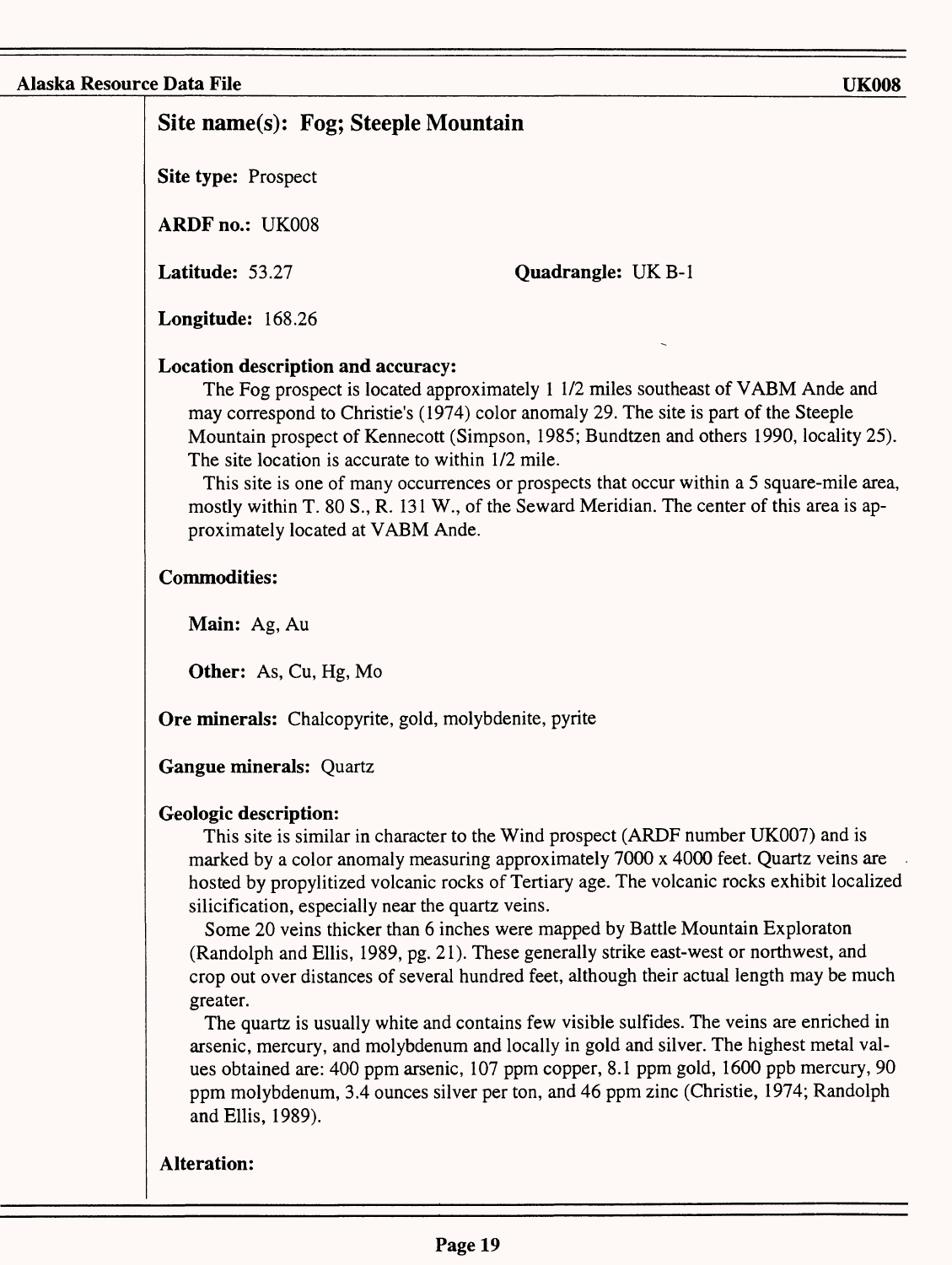The volcanic rocks exhibit regional propylitic alteration and localized silicification and potassium flooding or secondary growth on primary feldspars. Quartz veins exhibit pyritization and silicification in the surrounding wall rock. Some pyrite-filled fractures show narrow kaolinite-epidote-sericite alteration envelopes. No argillic alteration has been recognized.

## **Age of mineralization:**

Late Tertiary or younger.

## **Deposit model:**

Creede epithermal veins? (Cox and Singer, 1986; model 25b)

# **Deposit model number (After Cox and Singer, 1986 or Bliss, 1992):**

25b?

## **Production Status:** None

**Site Status:** Inactive

## **Workings/exploration:**

In 1975 the Aleut-Quintana-Duval JV did reconnaissance mapping and sampling of this prospect as a foliowup of the discovery of numerous color anomalies. Analyses of 9 rock samples indicated values of up to 107 ppm copper, <0.01 ppm gold, 6.5 ppm molybdenum, 1.5 ppm silver, and 46 ppm zinc (Christie, 1974).

Kennecott sampled and mapped in this general area in 1985 (Simpson, 1985).

Battle Mountain Exploration in 1989 did detailed mapping, sampling and geophysics at this site. The sampling (141 rock-chip and 87 channel samples) gave values of up to 400 ppm arsenic, 8.1 ppm gold, 1600 ppb mercury, 90 ppm molybdenum, and 3.4 ounces per ton silver (Randolph and Ellis, 1989).

## **Production notes:**

## **Reserves:**

## **Additional comments:**

This site is on land conveyed, patented, or selected by the Aleut Native Corporation.

## **References:**

Christie, 1974; Simpson, 1986; Randolph and Ellis, 1989; Bundtzen and others, 1990.

**Primary reference:** Randolph and Ellis, 1989

**Reporter(s):** S.H. Pilcher (Anchorage)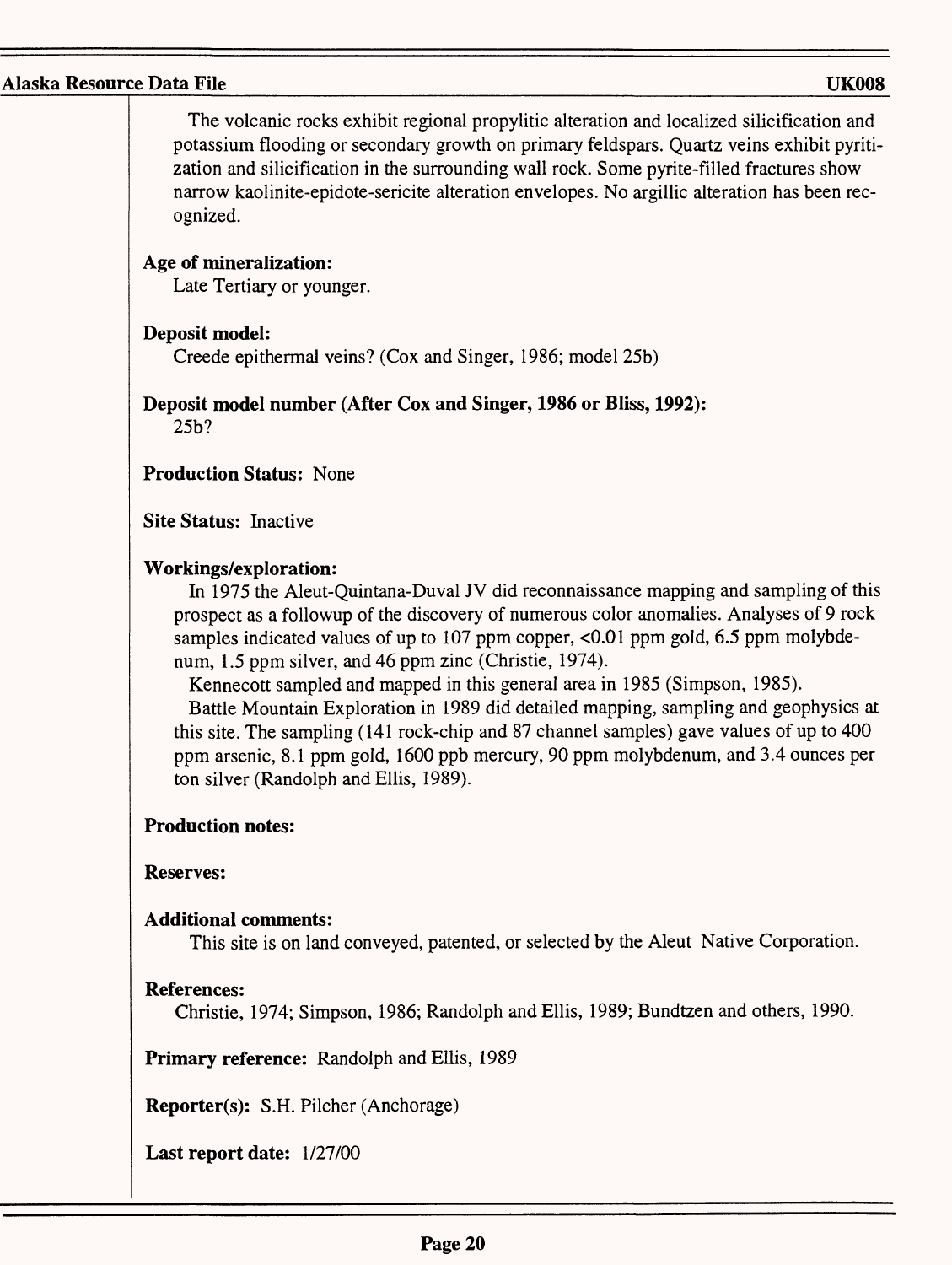# **Site name(s): Rain; Steeple Mountain**

**Site type:** Prospect

**ARDF** no.: UK009

**Latitude:** 53.25

**Quadrangle: UK B-1** 

**Longitude:** 168.28

## **Location description and accuracy:**

The Rain prospect is located approximately 2 miles due south of VABM Ande and corresponds to Christie's (1974) color anomaly 28. The site is part of the Steeple Mountain prospect of Kennecott (Simpson, 1985; Bundtzen and others, 1990, locality 25). The site location is accurate to within 1/2 mile.

This site is one of many occurrences or prospects that occur within a 5 square-mile area, mostly within T. 80 S., R.131 W., of the Seward Meridian. The center of this area is approximately located at VABM Ande.

## **Commodities:**

**Main:** Ag, Au

**Other:** As, Cu, Hg, Mo

**Ore minerals:** Chalcopyrite, gold, molybdenite, pyrite

## **Gangue minerals:** Quartz

## **Geologic description:**

This site is similar in character to the Wind and Fog prospects (ARDF numbers UK007 and UK008). However, the metal values at this site are considerably lower. The site is marked by a color anomaly about 7,000 by 5,000 feet in extent. Propylitically altered Tertiary andesites overlie an argillite and diorite basement complex. The volcanic rocks exhibit quartz veining and local silicification.

The quartz is usually white and contains few visible sulfides. The veins are somewhat enriched in arsenic, copper, mercury, and molybdenum and locally in gold and silver. The highest metal values obtained are: 67 ppm arsenic, 200 ppm copper, 201 ppb gold, 125 ppb mercury, 36 ppm molybdenum, 2.1ppm silver, and 138 ppm zinc (Christie, 1974; Randolph and Ellis, 1989).

## **Alteration:**

The volcanic rocks exhibit regional propylitization, localized silicification, and potassium flooding or secondary growth on primary feldspars. Wall rock adjacent to quartz veins has been silicified and pyritized. No argillic alteration has been recognized.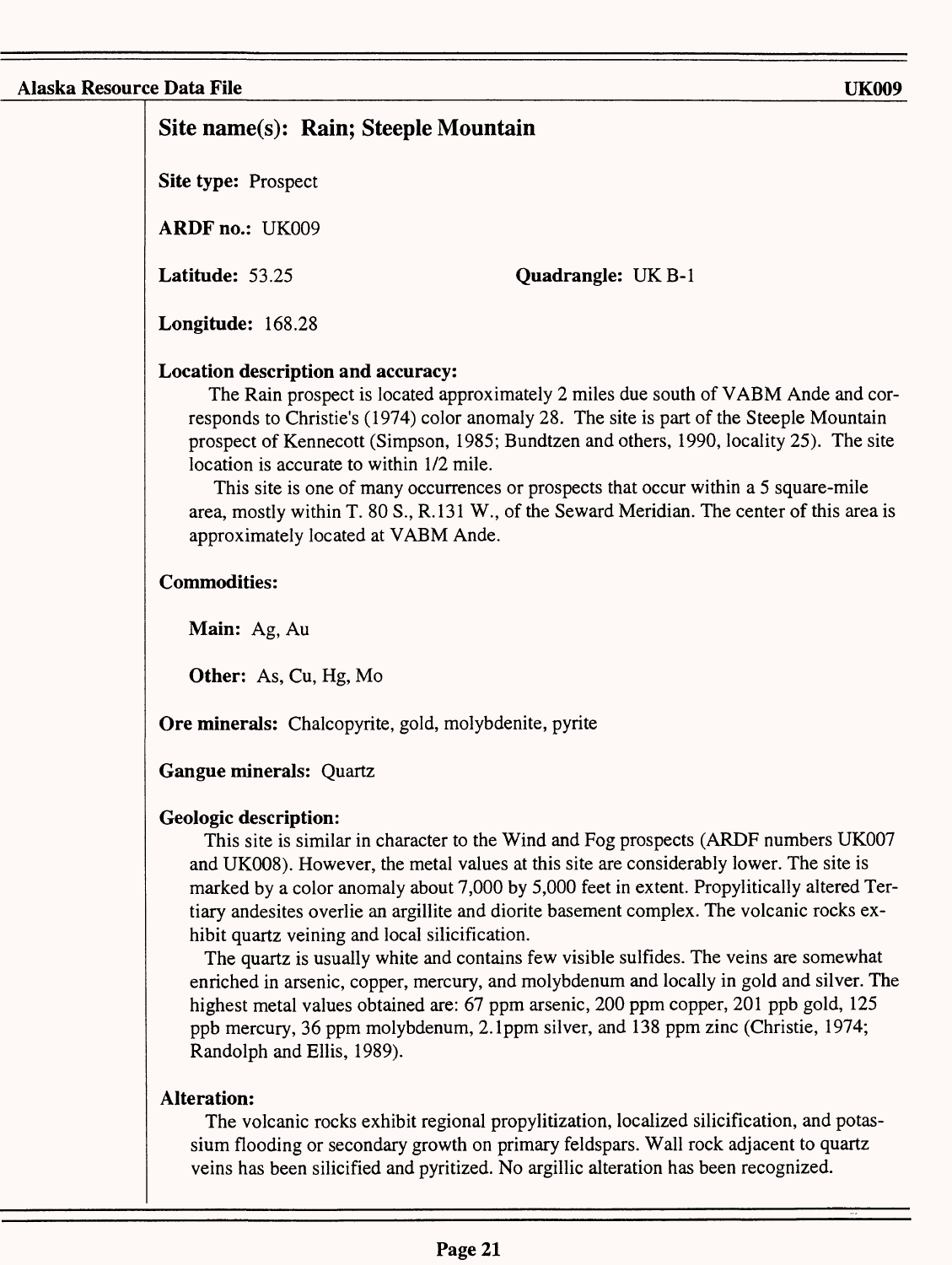| Age of mineralization:<br>Late Tertiary or younger.                                                                                                                                                                                                                                                                                                                                                                                                                                                                                                                                                                                                                                     |
|-----------------------------------------------------------------------------------------------------------------------------------------------------------------------------------------------------------------------------------------------------------------------------------------------------------------------------------------------------------------------------------------------------------------------------------------------------------------------------------------------------------------------------------------------------------------------------------------------------------------------------------------------------------------------------------------|
| Deposit model:<br>Epithermal gold quartz vein?                                                                                                                                                                                                                                                                                                                                                                                                                                                                                                                                                                                                                                          |
| Deposit model number (After Cox and Singer, 1986 or Bliss, 1992):                                                                                                                                                                                                                                                                                                                                                                                                                                                                                                                                                                                                                       |
| <b>Production Status: None</b>                                                                                                                                                                                                                                                                                                                                                                                                                                                                                                                                                                                                                                                          |
| <b>Site Status: Inactive</b>                                                                                                                                                                                                                                                                                                                                                                                                                                                                                                                                                                                                                                                            |
| Workings/exploration:<br>In 1975 the Aleut-Quintana-Duval JV did sampling at this site as a followup of the dis-<br>covery of numerous color anomalies in the area. Analyses of 18 rock samples indicated<br>metal values of up to 200 ppm copper, 0.05 ppm gold, 36 ppm molybdenum, 2.1 ppm sil-<br>ver, and 138 ppm zinc (Christie, 1974).<br>Kennecott mapped and sampled this general area in 1985 (Simpson, 1985).<br>Battle Mountain Exploration in 1989 did detailed sampling and mapping at this site.<br>The sampling (56 rock) gave metal values of up to 67 ppm arsenic, 201 ppb gold, 125 ppb<br>mercury, 34 ppm molybdenum, and 0.8 ppm silver (Randolph and Ellis, 1989). |
| <b>Production notes:</b>                                                                                                                                                                                                                                                                                                                                                                                                                                                                                                                                                                                                                                                                |
| <b>Reserves:</b>                                                                                                                                                                                                                                                                                                                                                                                                                                                                                                                                                                                                                                                                        |
| <b>Additional comments:</b><br>This site is on land conveyed, patented, or selected by the Aleut Native Corporation.                                                                                                                                                                                                                                                                                                                                                                                                                                                                                                                                                                    |
| <b>References:</b><br>Christie, 1974; Simpson, 1986; Randolph and Ellis, 1989; Bundtzen and others, 1990.                                                                                                                                                                                                                                                                                                                                                                                                                                                                                                                                                                               |
| Primary reference: Randolph and Ellis, 1989                                                                                                                                                                                                                                                                                                                                                                                                                                                                                                                                                                                                                                             |
| Reporter(s): S.H. Pilcher (Anchorage)                                                                                                                                                                                                                                                                                                                                                                                                                                                                                                                                                                                                                                                   |
| Last report date: 1/27/00                                                                                                                                                                                                                                                                                                                                                                                                                                                                                                                                                                                                                                                               |
|                                                                                                                                                                                                                                                                                                                                                                                                                                                                                                                                                                                                                                                                                         |
|                                                                                                                                                                                                                                                                                                                                                                                                                                                                                                                                                                                                                                                                                         |
|                                                                                                                                                                                                                                                                                                                                                                                                                                                                                                                                                                                                                                                                                         |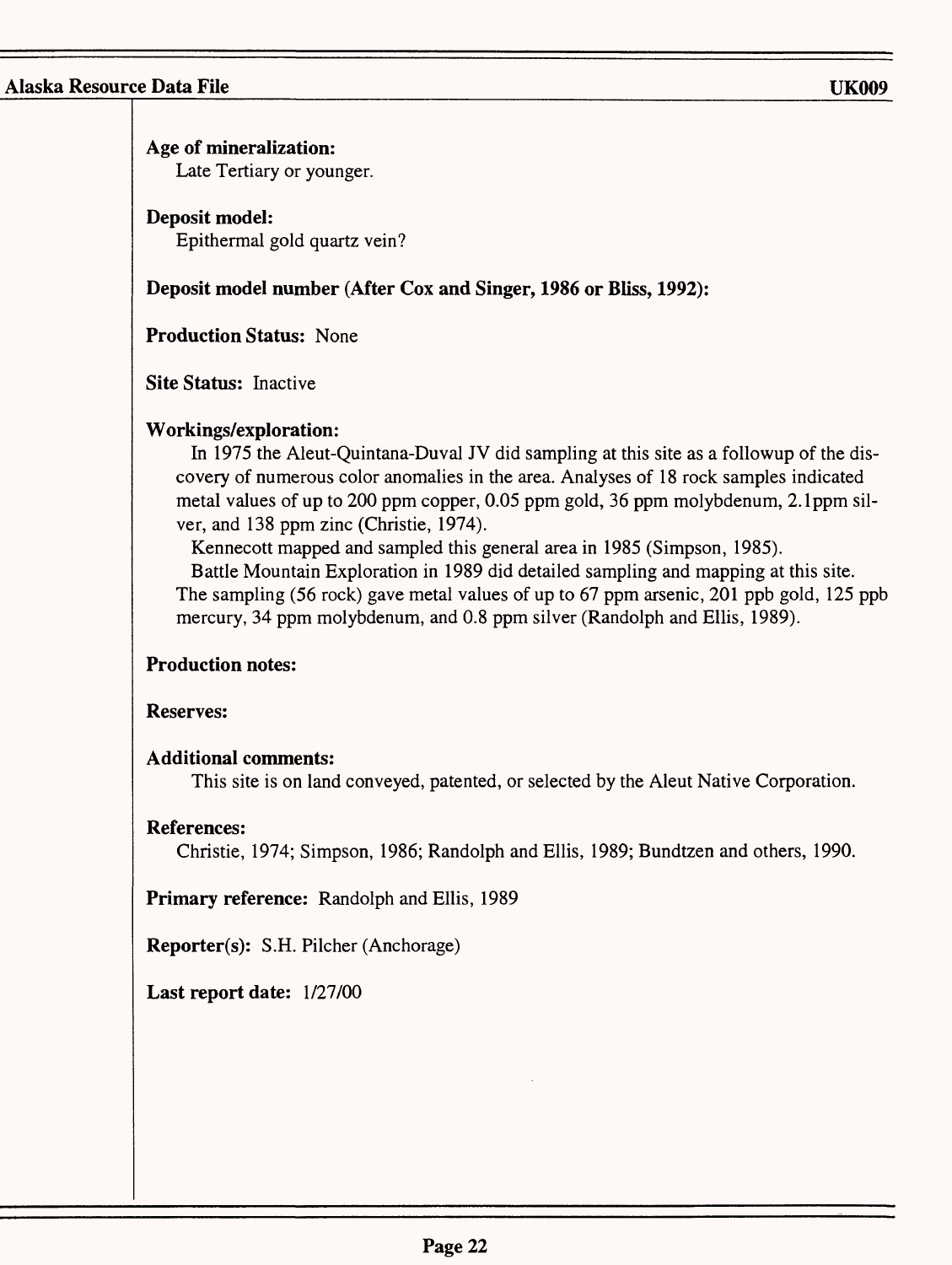# **Site name(s): Russian Bay**

**Site type:** Occurrence

**ARDF** no.: UK010

**Latitude:** 53.16

**Quadrangle:** UKA-2

**Longitude:** 168.44

## **Location description and accuracy:**

This site is at an elevation of about 800 feet, approximately 2 1/2 miles due west of the head of Russian Bay. Site location is accurate to within 1 mile.

## **Commodities:**

**Main:** Ag, Au

**Other:** As, Hg, Mo

**Ore minerals:** Gold, pyrite

**Gangue minerals:** Quartz

## **Geologic description:**

This site was called the Russian Bay prospect by Randolph and Ellis (1989). It is a geothermal area of hot-springs and one active fumarole and is marked by an 8,000 x 10,000 foot color anomaly.

Many centers of extreme acid leaching are present and consist of blue-grey pyritic clay and minor silica. An intensely silicified fault breccia occurs at one locality on the east edge of the color anomaly.

Fifty-three rock samples collected by Battle Mountain Exploration contained up to 745 ppm arsenic, 104 ppb gold, > 5 ppm mercury, 23 ppm molybdenum, and 3.8 ppm silver (Randolph and Ellis, 1989).

## **Alteration:**

This site exhibits argillic alteration and minor silicification.

## **Age of mineralization:**

Tertiary or younger.

**Deposit model:**

Hot-spring Au-Ag (Cox and Singer, 1986, model 25a)

**Deposit model number (After Cox and Singer, 1986 or Bliss, 1992):**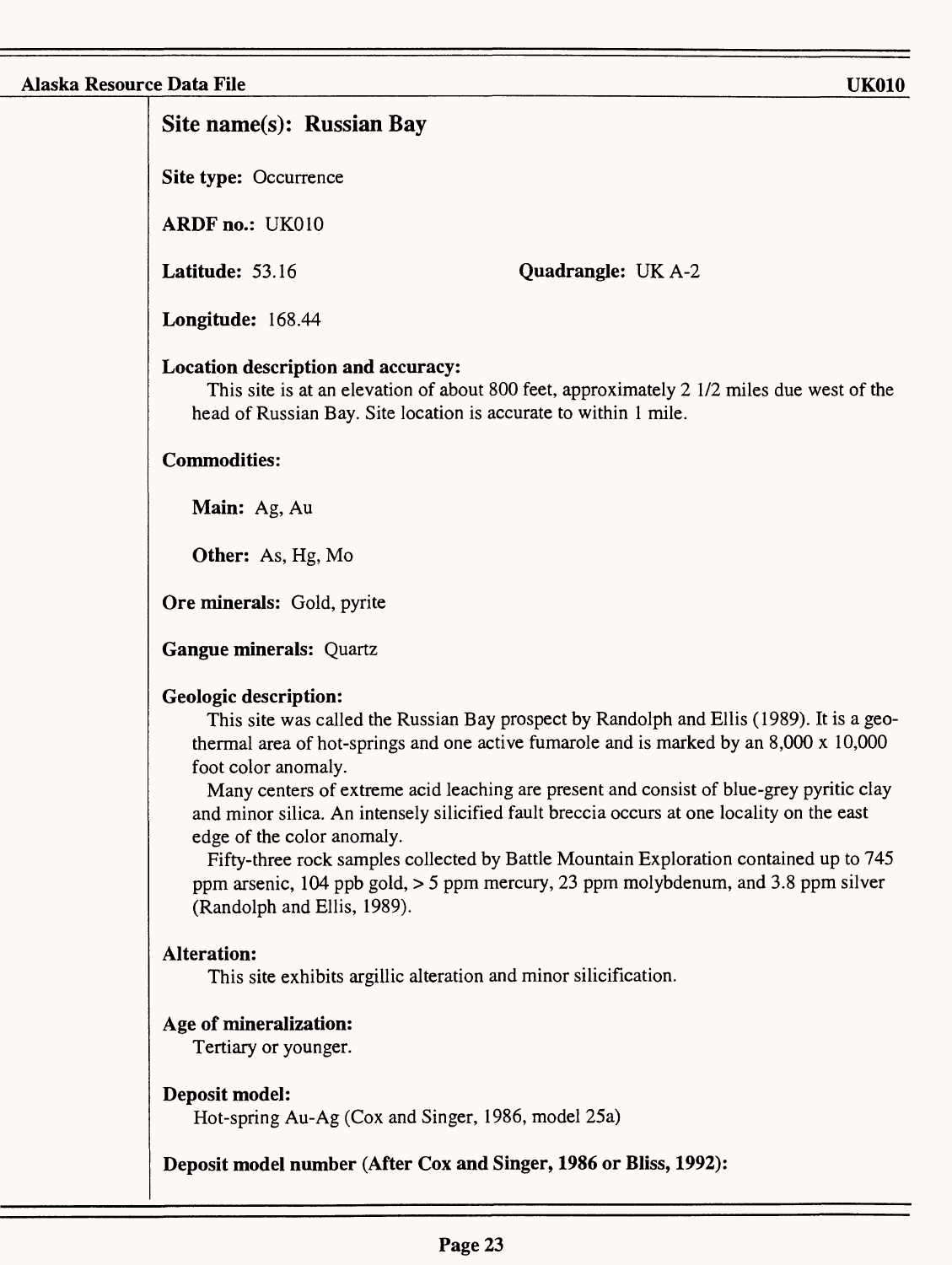$\mathcal{I}$ 

| 25a                                                                                                                                                                                                                                             |
|-------------------------------------------------------------------------------------------------------------------------------------------------------------------------------------------------------------------------------------------------|
| <b>Production Status: None</b>                                                                                                                                                                                                                  |
| Site Status: Inactive                                                                                                                                                                                                                           |
| <b>Workings/exploration:</b><br>Fifty-three rock samples collected by Battle Mountain Exploration contained up to 745<br>ppm arsenic, 104 ppb gold, >5 ppm mercury, 23 ppm molybdenum, and 3.8 ppm silver<br>(Randolph and Ellis, 1989, p. 11). |
| <b>Production notes:</b>                                                                                                                                                                                                                        |
| <b>Reserves:</b>                                                                                                                                                                                                                                |
| <b>Additional comments:</b><br>This site is on land selected by the Aleut Native Corporation.                                                                                                                                                   |
| <b>References:</b><br>Randolph and Ellis, 1989.                                                                                                                                                                                                 |
| Primary reference: Randolph and Ellis, 1989                                                                                                                                                                                                     |
| Reporter(s): S.H. Pilcher (Anchorage)                                                                                                                                                                                                           |
| Last report date: 1/27/00                                                                                                                                                                                                                       |
|                                                                                                                                                                                                                                                 |
|                                                                                                                                                                                                                                                 |
|                                                                                                                                                                                                                                                 |
|                                                                                                                                                                                                                                                 |
|                                                                                                                                                                                                                                                 |
|                                                                                                                                                                                                                                                 |
|                                                                                                                                                                                                                                                 |
|                                                                                                                                                                                                                                                 |
|                                                                                                                                                                                                                                                 |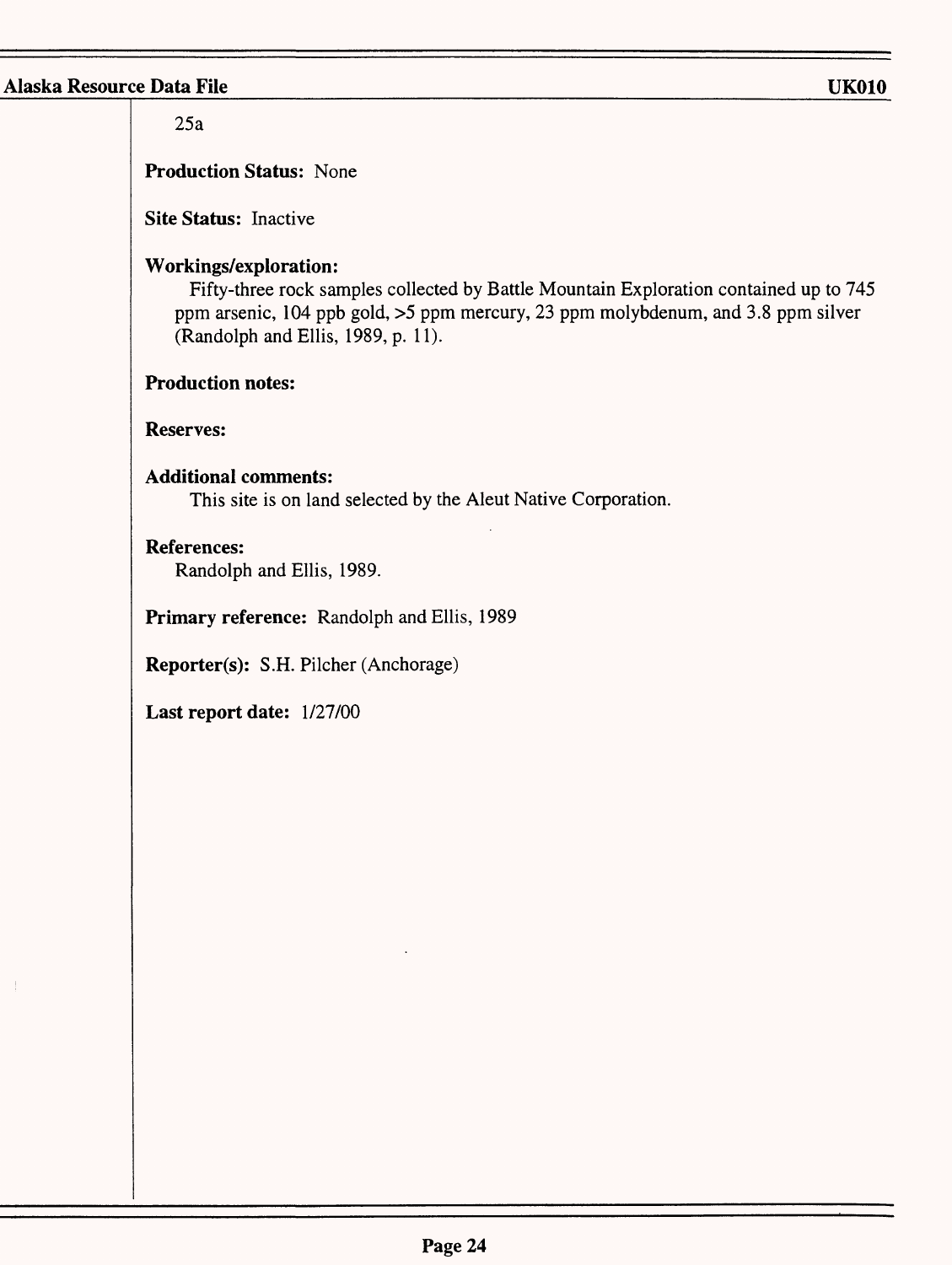# **Site name(s): Steeple Point**

**Site type:** Occurrence

**ARDF no.:** UK011

**Latitude:** 53.27

**Quadrangle: UK B-1** 

**Longitude:** 168.32

## **Location description and accuracy:**

This site is at an elevation of about 1000 feet approximately 1 mile east-southeast of Steeple Point. Site location is accurate to within 1 mile. Ellis and Randolph (1989) named this the Steeple Point prospect.

## **Commodities:**

**Main:** Ag, Au

**Other:** As, Hg

**Ore minerals:** Gold, pyrite

**Gangue minerals:** Quartz

# **Geologic description:**

This geothermal site is described by Randolph and Ellis (1989) as being similar to ARDF number UK005. The rocks consist of waterlain tuffs and lahars of Quaternary age. The site contains numerous fumaroles and hot-springs and is marked by a 7,000 by 4,000 foot color anomaly. It consists of acid-leached rocks and localized silica stockworks. Some of the fumarolic centers display strong silicification and pyritization. Hot-spring centers also exhibit silicification and calcedonic breccias. Combined metal values from 55 rock samples obtained here and at ARDF number UK005 are up to >2000 ppm arsenic, 115 ppb gold, >5 ppp mercury, 11 ppm molybdenum, and 4.4 ppm silver (Randolph and Ellis, 1989).

# **Alteration:**

The rocks at this site exhibit silicification, argillization, acid leaching, and pyritization.

# **Age of mineralization:**

Quaternary.

## **Deposit model:**

Hot-springs Au-Ag (Cox and Singer, 1986, model 25a)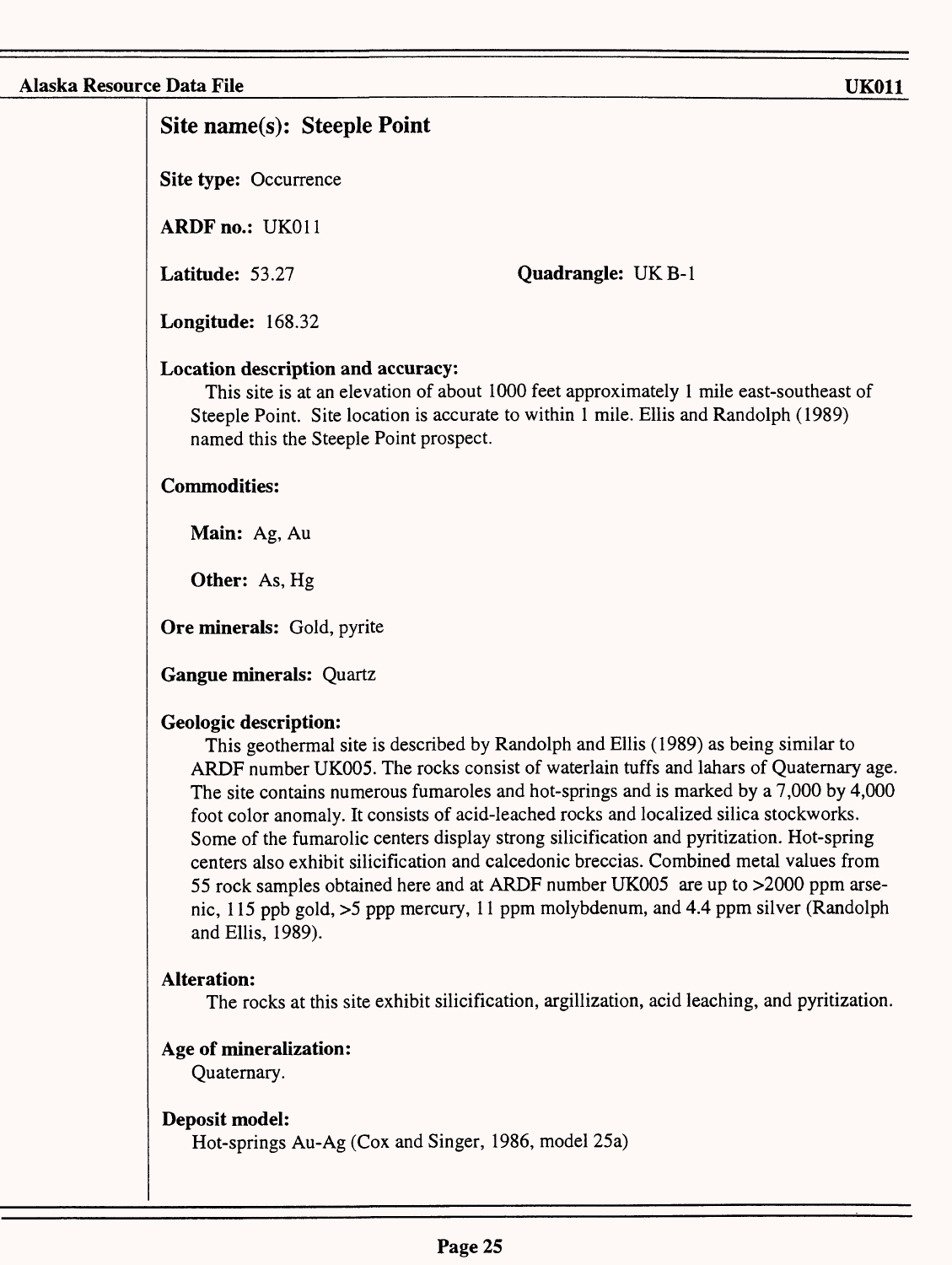**Deposit model number (After Cox and Singer, 1986 or Bliss, 1992): 25a**

**Production Status:** None

**Site Status:** Inactive

#### **Workings/exploration:**

Battle Mountain Exploration examined and sampled this site in 1989 (Randolph and Ellis, 1989).

## **Production notes:**

## **Reserves:**

## **Additional comments:**

This site is on land conveyed, patented, or selected by the Aleut Native Corporation.

## **References:**

Randolph and Ellis, 1989.

**Primary reference:** Randolph and Ellis, 1989

**Reporter(s):** S.H. Pilcher (Anchorage)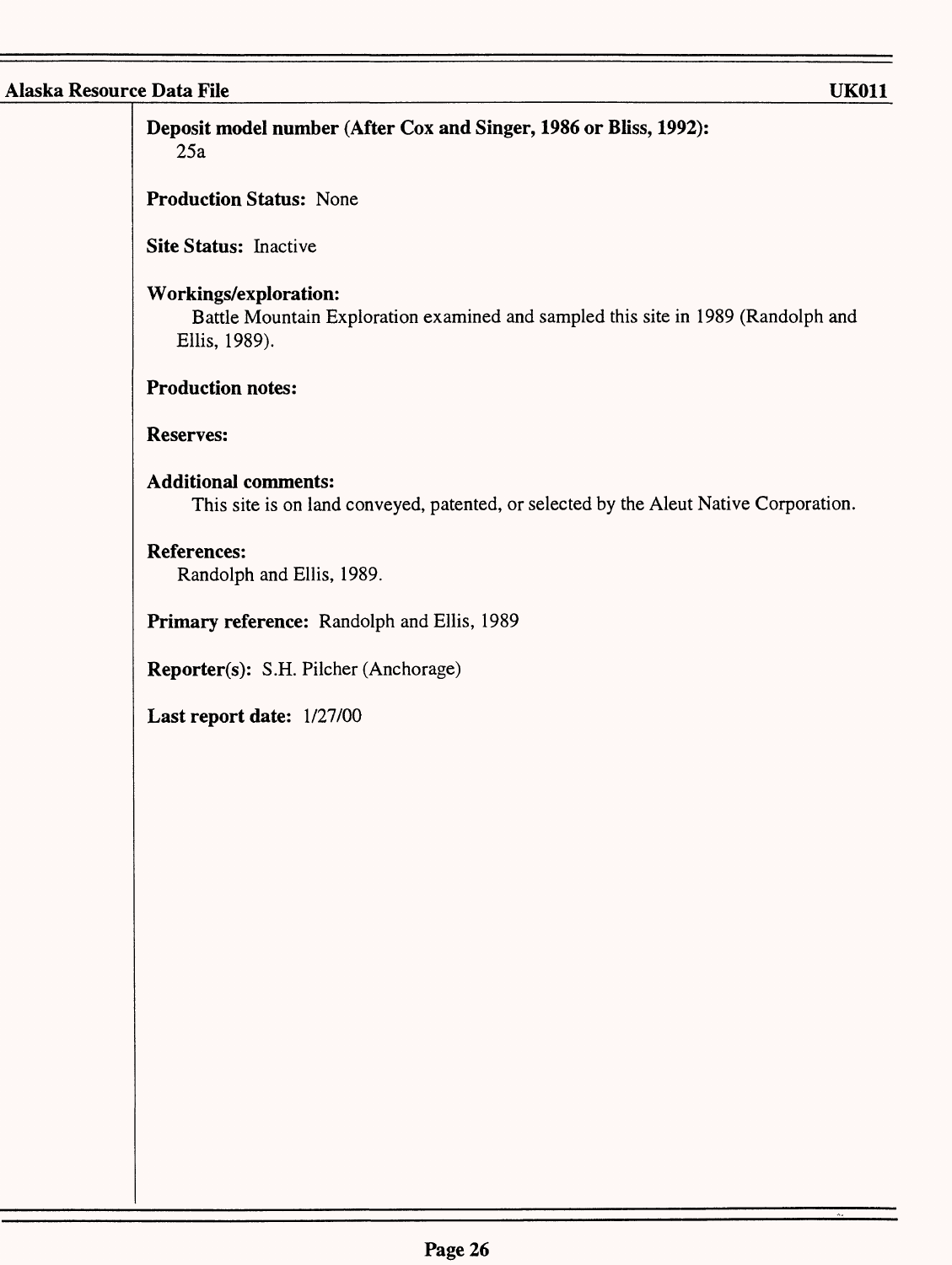# **Site name(s): Unnamed (west-northwest of Kettle Cape)**

**Site type:** Occurrence

**ARDF** no.: UK012

**Latitude:** 53.29

**Quadrangle: UK B-1** 

**Longitude:** 168.25

#### **Location description and accuracy:**

This site is located approximately 6 miles west-northwest of Kettle Cape and 2 miles northeast of VABM Ande, at an elevation of about 1000 feet. It corresponds Christie's (1974) color anomaly 31. Site location is accurate to within 1 mile.

#### **Commodities:**

**Main:** Au, Cu

**Other:** Ag, Mo, Zn

**Ore minerals:** Chalcopyrite, gold, pyrite

**Gangue minerals:** Quartz

#### **Geologic description:**

Host rocks at this site consist of propylitically-altered(?) andesitic volcanic rocks of Tertiary or younger age. They contain 2-10 percent epidote and chlorite and up to 1 percent disseminated pyrite (Christie, 1974). These volcanic rocks are cut by numerous quartz veins and stringers; individual veins are up to several feet in width. The veins exhibit cockade structure and contain traces of visible pyrite. Some veins contain banded calcedonic quartz. Twelve rock samples collected by the Aleut-Quintana-Duval JV contained up to 420 ppm Cu, 0.03 ppm gold, 99 ppm molybdenum, 2.1 ppm silver, and 91 ppm zinc (Christie, 1974).

## **Alteration:**

Propylitic?

## **Age of mineralization:**

Tertiary or younger.

## **Deposit model:**

Creede epithermal veins? (Cox and Singer, 1986; model 25b)

**Deposit model number (After Cox and Singer, 1986 or Bliss, 1992):**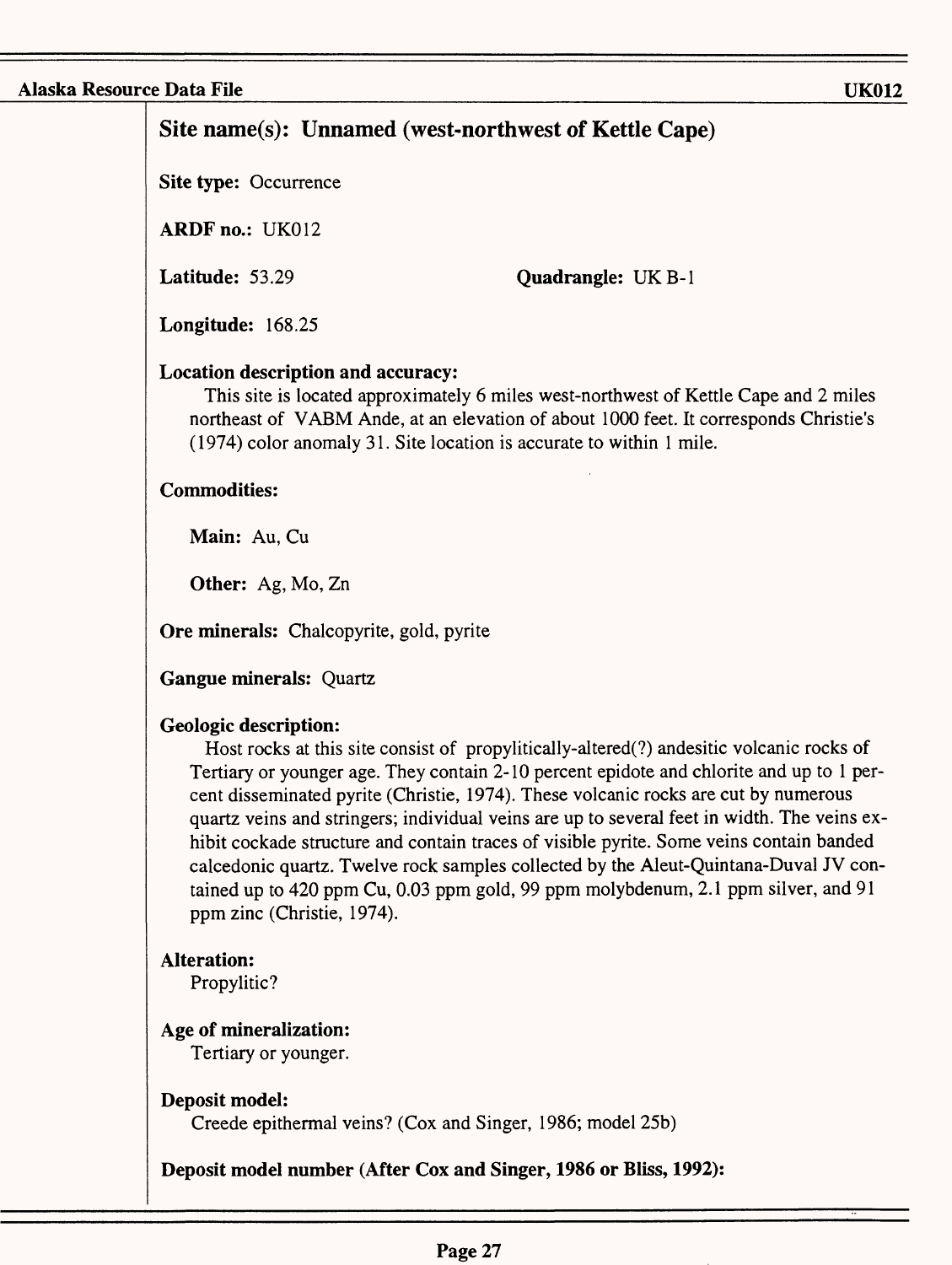25b?

**Production Status:** None

**Site Status:** Inactive

## **Workings/exploration:**

The Aleut-Quintana-Duval JV sampled this site in 1974 (Christie, 1974). Best values obtained were 420 ppm copper, 0.03 ppm gold, 99 ppm molybdenite, 2.1 ppm silver, and 91 ppm zinc.

## **Production notes:**

## **Reserves:**

## **Additional comments:**

This site is on land conveyed, patented, or selected by the Aleut Native Corporation.

## **References:**

Christie, 1974.

**Primary reference:** Christie, 1974

**Reporter(s):** S.H. Pilcher (Anchorage)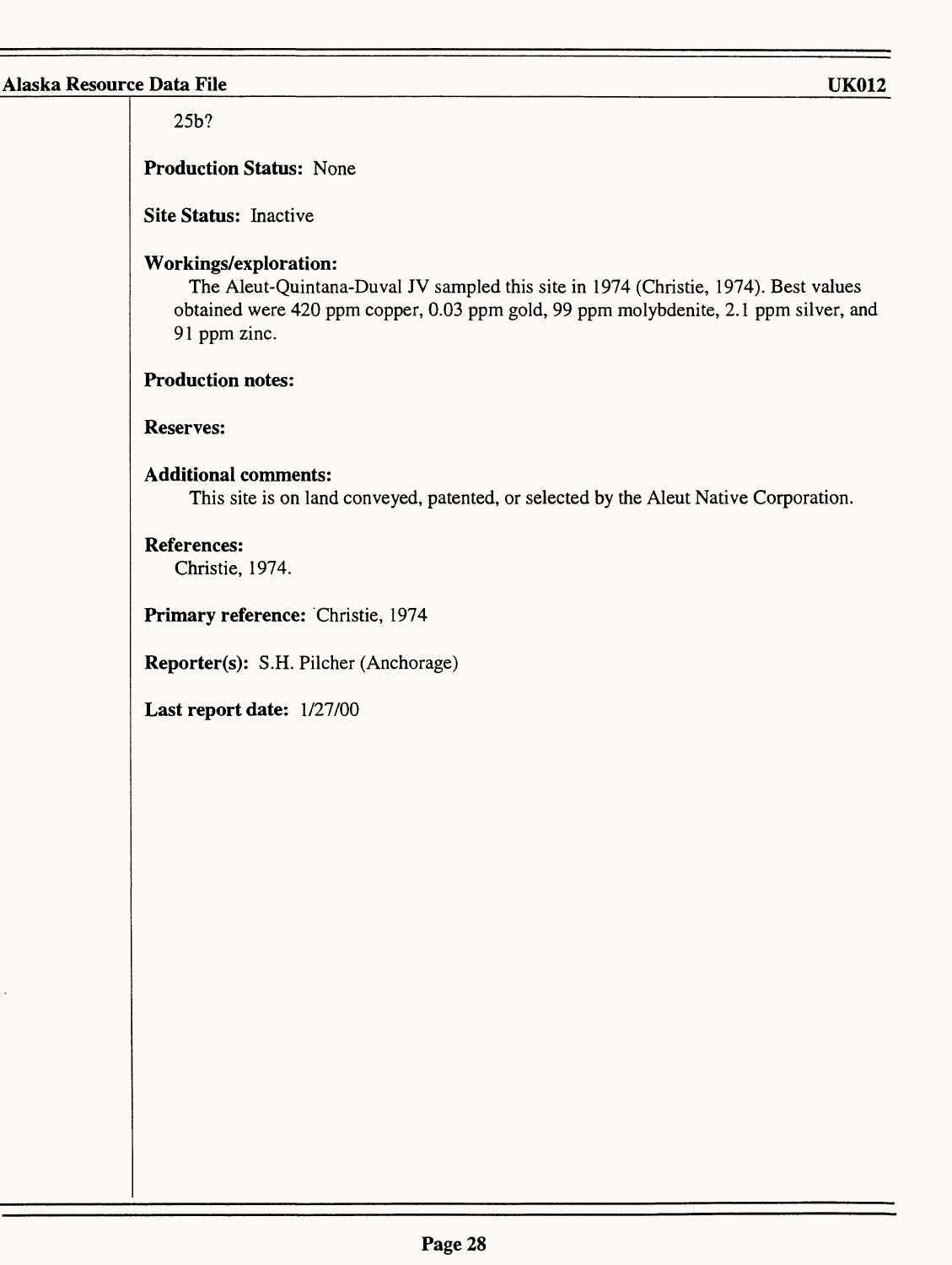# **Site name(s): Unnamed (east-northeast of Cape Kigunak)**

**Site type: Occurrence** 

**ARDF** no.: UK013

**Latitude:** 53.3

**Quadrangle: UK B-2** 

**Longitude:** 168.4

## **Location description and accuracy:**

This site is located approximately 3 miles east-northeast of Cape Kigunak at an elevation of less than 200 feet. It corresponds to Christie's (1974) color anomaly 35. Site location is accurate to within 2 miles.

## **Commodities:**

**Main:** Au

**Other:** Ag, Cu, Mo, Zn

**Ore minerals:** Chalcopyrite, gold, pyrite

**Gangue minerals:** Quartz

## **Geologic description:**

This occurrence, measuring approximately 5,000 x 3,000 feet in area, consists of quartz stockwork veins in altered diorite (Christie, 1974). The stockwork is moderately to welldeveloped throughout and contains composite veins up to 6 feet in thickness. The quartz veins contain minor chalcopyrite and pyrite. Disseminated pyrite is common, especially adjacent to quartz veins. The diorite exhibits propylitic alteration increasing to pervasive sericitization and silicification adjacent to the quartz veins.

The Aleut-Quintana-Duval JV collected 10 rock samples in 1974. The best metal values obtained were 66 ppm copper, 0.2 ppm gold, 38 ppm molybdenum, 1.8 ppm silver, and 116 ppm zinc (Christie, 1974).

## **Alteration:**

The rocks at this site exhibit propylitic alteration increasing to pervasive sericitization and silicification adjacent to the quartz veins.

## **Age of mineralization:**

Tertiary or later.

## **Deposit model:**

Creede epithermal veins? (Cox and Singer, 1986; model 25b)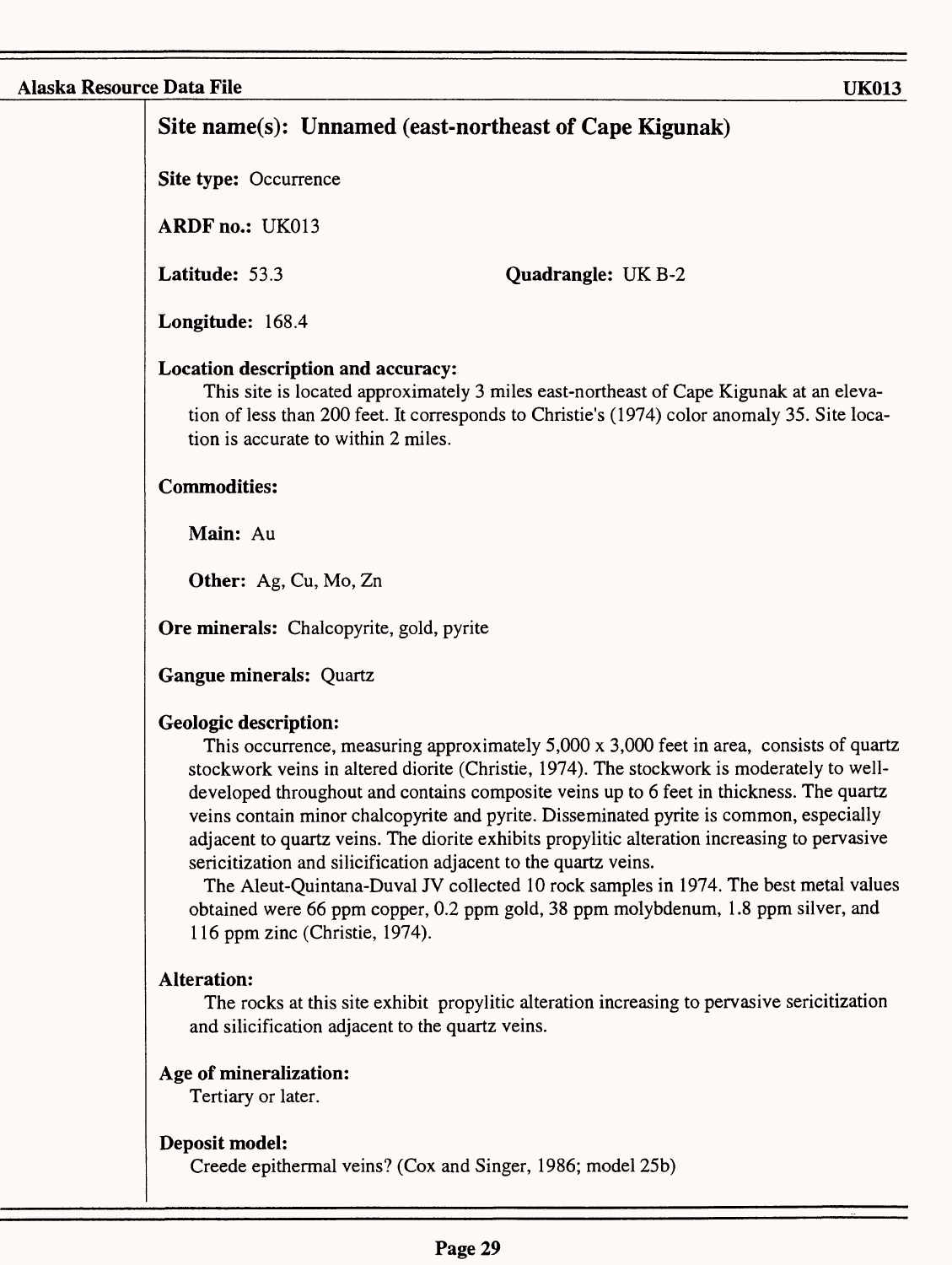| Site Status: Inactive<br><b>Workings/exploration:</b><br>The Aleut-Quintana-Duval JV sampled this site in 1974 (Christie, 1974). Best values<br>from 10 rock samples were 66 ppm copper, 0.2 ppm gold, 28 ppm molybdenum, 1.8 ppm<br>silver, and 116 ppm zinc.<br><b>Production notes:</b><br><b>Reserves:</b><br><b>Additional comments:</b><br>This site is on land selected by the Aleut Native Corporation.<br><b>References:</b><br>Christie, 1974.<br>Primary reference: Christie, 1974<br>Reporter(s): S.H. Pilcher (Anchorage)<br>Last report date: 1/27/00 | <b>Production Status: None</b> |  |
|---------------------------------------------------------------------------------------------------------------------------------------------------------------------------------------------------------------------------------------------------------------------------------------------------------------------------------------------------------------------------------------------------------------------------------------------------------------------------------------------------------------------------------------------------------------------|--------------------------------|--|
|                                                                                                                                                                                                                                                                                                                                                                                                                                                                                                                                                                     |                                |  |
|                                                                                                                                                                                                                                                                                                                                                                                                                                                                                                                                                                     |                                |  |
|                                                                                                                                                                                                                                                                                                                                                                                                                                                                                                                                                                     |                                |  |
|                                                                                                                                                                                                                                                                                                                                                                                                                                                                                                                                                                     |                                |  |
|                                                                                                                                                                                                                                                                                                                                                                                                                                                                                                                                                                     |                                |  |
|                                                                                                                                                                                                                                                                                                                                                                                                                                                                                                                                                                     |                                |  |
|                                                                                                                                                                                                                                                                                                                                                                                                                                                                                                                                                                     |                                |  |
|                                                                                                                                                                                                                                                                                                                                                                                                                                                                                                                                                                     |                                |  |
|                                                                                                                                                                                                                                                                                                                                                                                                                                                                                                                                                                     |                                |  |
|                                                                                                                                                                                                                                                                                                                                                                                                                                                                                                                                                                     |                                |  |
|                                                                                                                                                                                                                                                                                                                                                                                                                                                                                                                                                                     |                                |  |
|                                                                                                                                                                                                                                                                                                                                                                                                                                                                                                                                                                     |                                |  |
|                                                                                                                                                                                                                                                                                                                                                                                                                                                                                                                                                                     |                                |  |
|                                                                                                                                                                                                                                                                                                                                                                                                                                                                                                                                                                     |                                |  |